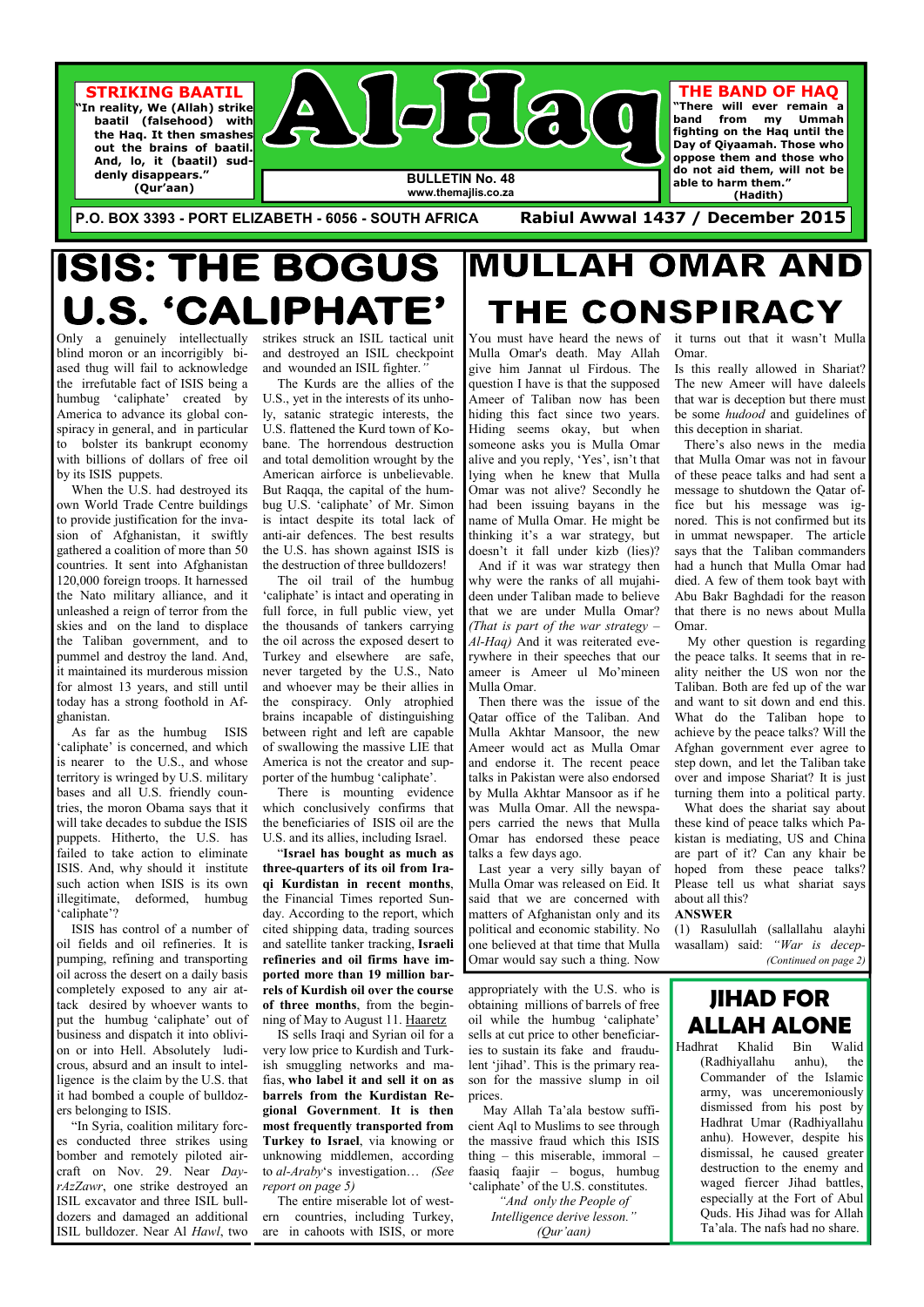# TRUE JIHAAD IS CHARACTERIZED BY JUSTICE, HONOUR, AND INTEGRITY

A few young men of the Muslim Army, while in pursuit of a Kaafir soldier in the battlefield, called out in Persian, "Don't be afraid!" The Kaafir soldier, understanding this call to be an assurance of safety – an offer of asylum, permitted the Muslims to catch up with him, only then to be killed by them.

 When Hadhrat Umar (radhiyallahu anhu) heard of this misdemeanour in the battlefield against a Kaafir enemy combatant, he was greatly disturbed, hence he exclaimed: *"By He in whose hand my soul is, if I hear of anyone who*  *does that, I shall strike off his neck [i.e. execution]."* 

 Hadhrat Umar's threat of severe punishment for any Muslim who commits treachery even in the battlefield, amply portrays the emphasis placed by Islam on justice, honour and integrity, even during war. Whilst the Fuqaha differ on whether the punishment of death prescribed by Hadhrat Umar (radhiyallahu anhu) is mandatory or not, all agreed that the misdemeanour described above constituted treachery and as such deserved se-

# **MULLAH OMAR AND THE CONSPIRACY**

vere punishment.

Numerous other narrations from

Hadhrat Umar (radhiyallahu anhu)

convey a similar meaning, emphasizing the fact that even in a real battlefield, if a Kaafir combatant understands or misunderstands, from even the slightest indication of Muslims, that he has been granted safety, then the Muslims are obliged to honour the impression gained by him (the kaafir), and not harm the kaafir combatant at all. For example, the following authentic narration used by the Aimmah Mujtahideen as evidence for the prohibi-

tion of treachery even against a Kaafir combatant on the battlefield, quotes Hadhrat Umar (radhiyallahu anhu) as saying:

 *'A Muslim who gestures to a man from the enemy: "if you come down I will kill you." , and he (the enemy) comes down believing that he has been granted safety, then he (the Muslim) has guaranteed him (the enemy) safety.'" [Musannaf Abi Shaybah, Kitab-ul-Kharaj of Imam Abu Yusuf, al-Siyar of Imam Muhammad al-Shaybani, and other books of the Salaf]* 

Despite the Muslim expressing his intention to kill the enemy, the enemy misunderstood from the gesture that the Muslim offers him asylum, hence the Muslim is obliged to refrain from harming him.

 Much intelligence is not required to understand what Hadhrat Umar's (radhiyallahu anhu) Fatwa and attitude would have been towards the fraudulent 'Jihadis' of ISIS, al-Qaeda, Boko Haram, Pakistani Fake Taliban, and other Salafiinfluenced 'Jihadi' groups, and their Zindeeq "scholars" who, like all modernists today, excel in the art of making Halaal that which is Haraam, and who legalize such perverted abominations as gunning down or blowing oneself up amongst, non-combatant men, women and children in a nonbattlefield scenario.

 The Laws of Islam pertaining to every single aspect of life, including Jihaad, were derived, recorded, compiled, and set in stone over fourteen centuries ago, by a galaxy of Aimmah-e-Mujtahideen from the era of the Sahaabah and the Fuqaha of the Salafus Saaliheen of Khairul Quroon - Fuqaha who had instituted an incomparably monumental and unmatchable process of codification, compilation, and intense scrutiny which culminated eventually in the compendium of rulings that now constitutes the Four Madh-habs which comprise of all the original rulings of Islam.

 These rulings of Islam which include the absolute prohibition of targeting civilians in Jihaad, and the absolute prohibition of treachery and fraud, are immutable, unchangeable, and not up for review or "improvement", regardless of how rigid, restrictive and "backwards" such Laws of Islam might appear to the fraudulent "Jihaadis", Salafis, and modernists crank reformers of today, whose satanic pride (Kibr) leads them to dwell under the self-deception that their kindergarten-level of knowledge enables them to re-enact *(Continued on page 3)* 

*tion."* If they genuinely believed that there was a need to conceal Mullah Omar's death and continue issuing statements in his name, then this was permissible. This is the actual mas'alah. But we believe that the reason for withholding the truth was pressure and orders of the Pakistani intelligence agency/ government/military. The Taliban are to a large extent under the influence and control of the Pakistani ruling establishment.

(2) In the light of what we have mentioned above, while we support the Taliban, we never accepted or believed that Mullah Omar was an Ameerul Mu'mineen. A genuine Ameerul Mu'minaan will not be in perpetual concealment. In reality he was *Aseerul Kaafireen – the prisoner of the kuffaar.* He was supposed to have been in the forefront, in the Battleground of Jihad. Again we stress, that if in their opinion they genuinely believed that it was a war strategy, then it was permissible to have perpetuated the 'falsehood'.

(3) The Qatar office too was the work of the Pakistani intelligence agency which is the conduit for U.S. orders All along they are manipulating the Taliban to serve their (Pakistan's) and the U.S.'s objectives. Pakistan's objective to have India's presence expelled from Afghanistan. The objective was never Jihad fi Sabeelillaah. The Taliban, on the other hand, despite the majority being sincere and having the objective of establishing an Islamic state, are extremely deficient in the Shariah and Taqwa, hence the *Nusrat* they received from Allah Ta'ala is minimal or commensurate with their spirituality. If they had Taqwa of a high calibre, they would never have had need for the fussaaq and kuffaar of the Pakistani ruling and military establishments.

(4) Although the bayaan was undoubtedly 'silly' and apparently in conflict with the Jihad concept of Islam, and even if it was not issued by Mullah Omar on account of him having already died, the fact is that this is the policy of the Taliban. They are not concerned with the larger Muslim world. Their concern is only with Afghanistan. In fact, after the Russians had invaded Afghanistan, the Taliban had lamented that if they had gone to the aid of Tajikstan when Russia had invaded that land, pummelled and annexed it to the Soviet Union, then Russia would not have had the opportunity of invading and annexing Afghanistan to its empire.

 On the other hand, if the 'silly' statement was the effect of weakness and designed to placate and appease the U.S., then it was a justified strategy if the intention was only to dupe the kuffaar and to gain breathing space to consolidate, arm and prepare for a future greater battle.

(5) The circumstances on the ground will dictate the *hudood (limits)* for the validity of the deception based on the broad principle. The facts and situation on the ground will determine the form and the limits of the strategy for adoption in terms of the principle stated in the Hadith. As long as the strategy does not betray Muslims such as handing over Reciters of the Kalimah to the kuffaar and U.S. for torture in their vile. brutal torture facilities, it will be permissible. The evil kuffaar government of Napakistan is infamous and notorious for brutally handing over Muslims to the U.S. for torture.

(6) The reality is that the hierarchy of the Taliban is infiltrated by traitors who sell Islam and the Ummah for U.S. dollars. Any one in the hierarchy is a suspect. The trai-

tors will always be a very small minority, perhaps one or two. They will subtly manipulate the movement to serve the despicable ends of their U.S. paymasters. Who exactly these treacherous rubbishes are in the Taliban hierarchy, Allah Ta'ala knows. We do not know them although we do have suspicions. But we are averse to making statements on the basis of suspicion unbacked by evidence.

(7) It appears that Baghdaadi was severely injured in March of this year. He perished in an Israeli hospital where they were trying to save his life since he was their agent in the U.S. conspiracy.

(8) The outcome of 'peace talks' will be the end of the Taliban as a Deeni force. They will have to compromise with the U.S. The U.S. will apply pressure and work India out of Afghanistan to appease Pakistan. Once this has been achieved, Pakistan will twist the arm of the Taliban to accept American demands for it (the Taliban) to be incorporated in a kufr 'unity' government. It will be the betrayal of Islam, and the end of the Taliban as a geuine Islamic force. Yet, if they refuse the socalled 'peace' (surrendering) talks, and take to the mountains in the Name of Allah Azza Wa Jal, and rectify their niyyat, and rivet their focus on the Aakhirah and Allah's Pleasure, the very same *Nusrat-e-Ilaahi* which had sustained and granted victory to the Sahaabah will be available for them. Allah Ta'ala is not antique.

(9) What is unfolding currently in the Afghan scenario in which the Taliban has become a mediocre participant whose arm is increasingly being twisted by Pakistan, is haraam. It is treachery against Islam. It is a betrayal of the objective of Jihad. May Allah Ta'ala guide the true Mujaahideen and grant them victory.

#### *(Continued from page 1)*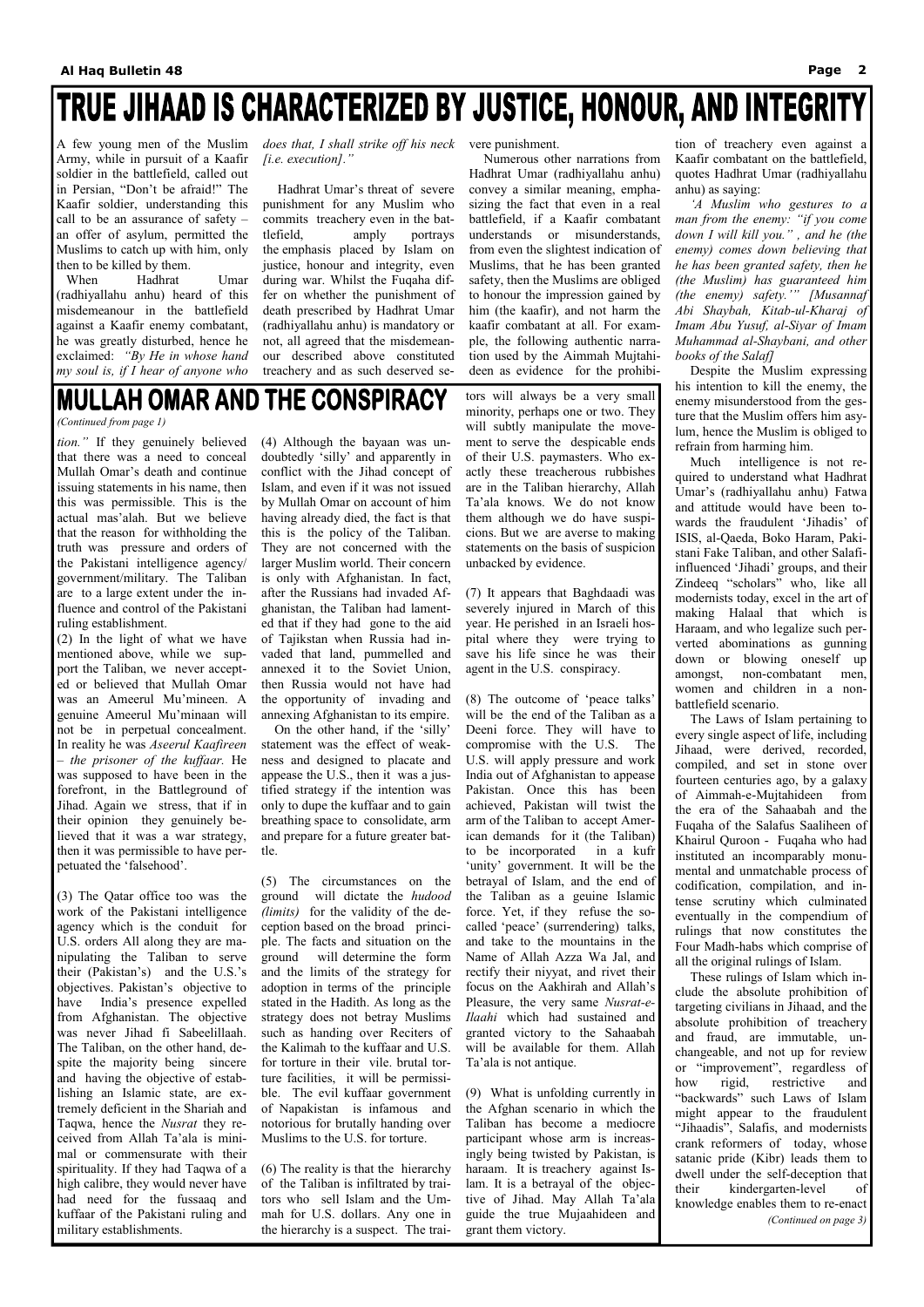# **IGHUR MUSLIMS**

Following protests in Turkey over Thailand's deportation to China of a hundred Uighur Muslims, the Thai embassy has closed down. The embassy was extensively damaged by the protestors angered by the deportation.

Muslims in China, especially the

Uighur Muslims, have always been the victims of Chinese persecution and brutality. They are prevented from even practices of ibaadat such as Fasting and Salaat.

 Turkey is the only Muslim country which has criticized the brutality of China, and it has ordered the Thai embassy to remain closed until further notice. While Muslims all over are very vociferous regarding Palestine, they are mute – deaf, dumb and blind – in relation to Chinese brutality towards the Uighur Muslims. While Muslims call for boycotting a trader who may be dealing with perhaps one or two Israeli products, no one calls for boycotting China. Monetary consideration is the determinant. The Palestine protests are hollow and motivated by *nafsaaniyat.* The protestors are insincere and opportunists.

 Since almost all people deal with Chinese cheap goods, the atrocities committed by the world's greatest devourers of pigs, dogs, cats, snakes and filth are swept under the carpet.

#### JIZYAI ТАХ MPOSED PON NON-MUSLIMS ISLAM C STATE AN

The following excerpt from a non-Muslim historian contains an eyeopening account which encapsulates the spirit of justice and integrity displayed by the very earliest generations of Muslims, the Sahahah (radhiyallahu anhum) (the companions of the Prophet sallallahu alayhi wasallam). It throws into stark contrast the often dishonest, treacherous and murderous behaviour exhibited by modernist and salafi 'jihadi' groups which, in reality, is the natural consequence of a malleable and flexible methodology of deriving Islamic rulings (Ijtihad) which is unfettered from rigid Taqleed (being tightly bound) to the 4 madh-habs, and which ultimately enables conferring religious legitimization to each and every transgression under the sun:

*tries today.]*

*The following facts taken from the Kitab al-Kharaj, drawn up by Abu Yusuf at the request of Harun al-Rashid (A.D. 786-809) may be taken as generally representative of Muhammadan procedure under the Abbasid Caliphate. The rich were to pay forty-eight dirhams (footnote: A dirham is about fivepence) a year, the middle classes twenty-four, while from the poor, i.e. the fieldlabourers and artisans, only twelve dirhams were taken.*

*This tax could be paid in kind if desired; cattle, merchandise, household effects, even needles were to be accepted in lieu of specie, but not pigs, wine, or dead animals. The tax was to be levied only on able-bodied males, and not on women or children. The poor who* 

*the state whose religion precluded them from serving in the army, in return for the protection secured for them by the arms of the Musalmans [muslims].*

*When the people of Hirah contributed the sum agreed upon, they expressly mentioned that they paid this Jizyah on condition that "the Muslims and their leader protect us from those who would oppress us, whether they be Muslims or others." Again, in the treaty made by Khalid with some towns in the neighbourhood of Hirah, he writes: "If we protect you, then Jizyah is due to us; but if we do not, then it is not due."*

*How clearly this condition was recognised by the Muhammadans may be judged from the following incident in the reign of the Caliph* 

"*It is true that adherence to their ancient faith rendered them obnoxious to the payment of Jizyah – a word which originally denoted tribute of any kind paid by the non-Muslim subjects of the Arab empire, but came later on to be used for the capitation-tax as the fiscal system of the new rulers became fixed; but this Jizyah was too moderate to constitute a burden, seeing that it released them from the compulsory military service that was incumbent on their Muslim fellow-subjects… [In a true Islamic State income tax, rates, and the host of other taxes are counted as Zulm (oppression) upon the people and are completely abolished. Furthermore, the Jizyah itself is only a fraction of the bludgeoning amount of income tax and other taxes and*  levies which even the poor masses by them in common with the other you by the old terms of our agree*are compelled to pay in many coun-dhimmis or non-Muslim subjects of ment." were dependent for their livelihood on alms [distributed by the state] and the aged poor who were incapable of work were also specially exempted as also the blind, the lame, the incurables and the insane, unless they happened to be men of wealth; this same condition applied to priests and monks, who were exempt if dependent on the alms of the rich, but had to pay if they were well-to-do and lived in comfort. The collectors of the Jizyah were particularly instructed to show leniency, and refrain from all harsh treatment or the infliction of corporal punishment, in case of nonpayment. This was not imposed on the Christians, as some would have us think, as a penalty for their refusal to accept the Muslim faith, but was paid Umar. The Emperor Heraclius had raised an enormous army with which to drive back invading forces of the Muslims, who had in consequence to concentrate all their energies on the impending encounter. The Arab general, Abu Ubaydah, accordingly wrote to the governors of the conquered cities of Syria, ordering them to pay back all the Jizyah that had been collected from the cities, and wrote to the people, saying:* "*We give you back the money that we took from you, as we have received news that a strong force is advancing against us. The agreement between us was that we should protect you, and as this is not now in our power, we return you all that we took. But if we are victorious we shall consider ourselves bound to In accordance with this order, enormous sums were paid back out of the state treasury, and the Christians called down blessings on the heads of the Muslims, saying, "May God give you rule over us again and make you victorious over the Romans; property and such toleration of religious thought, the Christian community – especially in the towns – enjoyed a flourishing prosperity in the early days of the Caliphate…In trade and commerce, the Christians also attained considerable affluence; indeed it was frequently their wealth that excited against them the jealous cupidity of the mob – a feeling that fanatics took advantage of, to persecute and oppress them. Further, the non-Muslim communities enjoyed an almost complete autonomy, for the government placed in their hands the independent management of their internal affairs, and their religious leaders exercised judicial functions in cases that concerned their co-religionists only [footnote: Von Kremer]. Their churches and monasteries were, for the most part, not interfered with, except in the large cities, where some of them were turned into mosques – a measure that could hardly be objected to in view of the enormous increase in the Muslim and corresponding decrease in the Christian population… Of forced conversion or anything like persecution in the early days of the Arab conquest, we hear nothing. Indeed, it was probably in a great measure their tolerant attitude towards the Christian religion that facilitated their rapid acquisition of the country." [Thomas Arnold, The Spread of Islam in the World]* an improved version of the monumental process instituted by those who were, according to Rasulullah (sallallahu alayhi wasallam), the most superior of generations (Khairul Quroon), whose knowledge and piety will never be matched again, and who witnessed first-hand the spirit and ethos of the Deen as practised by the Sahabah (radhiyallahu anhum). Any version of "Deen" which seeks to differ with or "improve" on the Four Madh -habs even slightly, such as the innumerable new versions of "Deen" of the multitudes of Salafi and modernist groups that have mushroomed recently, is a deviated imposter of a "Deen" that has nothing to do with Islam. *(Continued from page 2)*  **THE OIL – IT IS NOT A RIDDLE A "***living oil pipeline***" stretching between Islamic State territory and Turkey with "***vehicles, carrying oil, lined up in a chain going beyond the horizon***" and "***day and night they are going into Turkey where these trucks always go there loaded, and back from there – empty*<sup> $\cdot$ </sup> --**-***President Putin of Russia* 

*had it been they, they would not have given us back anything, but would have taken all that remained with us."* 

*As stated above, the Jizyah was levied on the able-bodied males, in lieu of the military service they would have been called upon to perform had they been Musalmans; and it is very noticeable that when any Christian people served in the Muslim army, they were exempted from the payment of this tax. Such was the case with the tribe of al-Jurajimah, a Christian tribe in the neighbourhood of Antioch, who made peace with the Muslims, promising to be their allies and fight on their side in battle, on condition that they should not be called upon to pay Jizyah and should receive their proper share of the booty…*

*Living under this security of life and*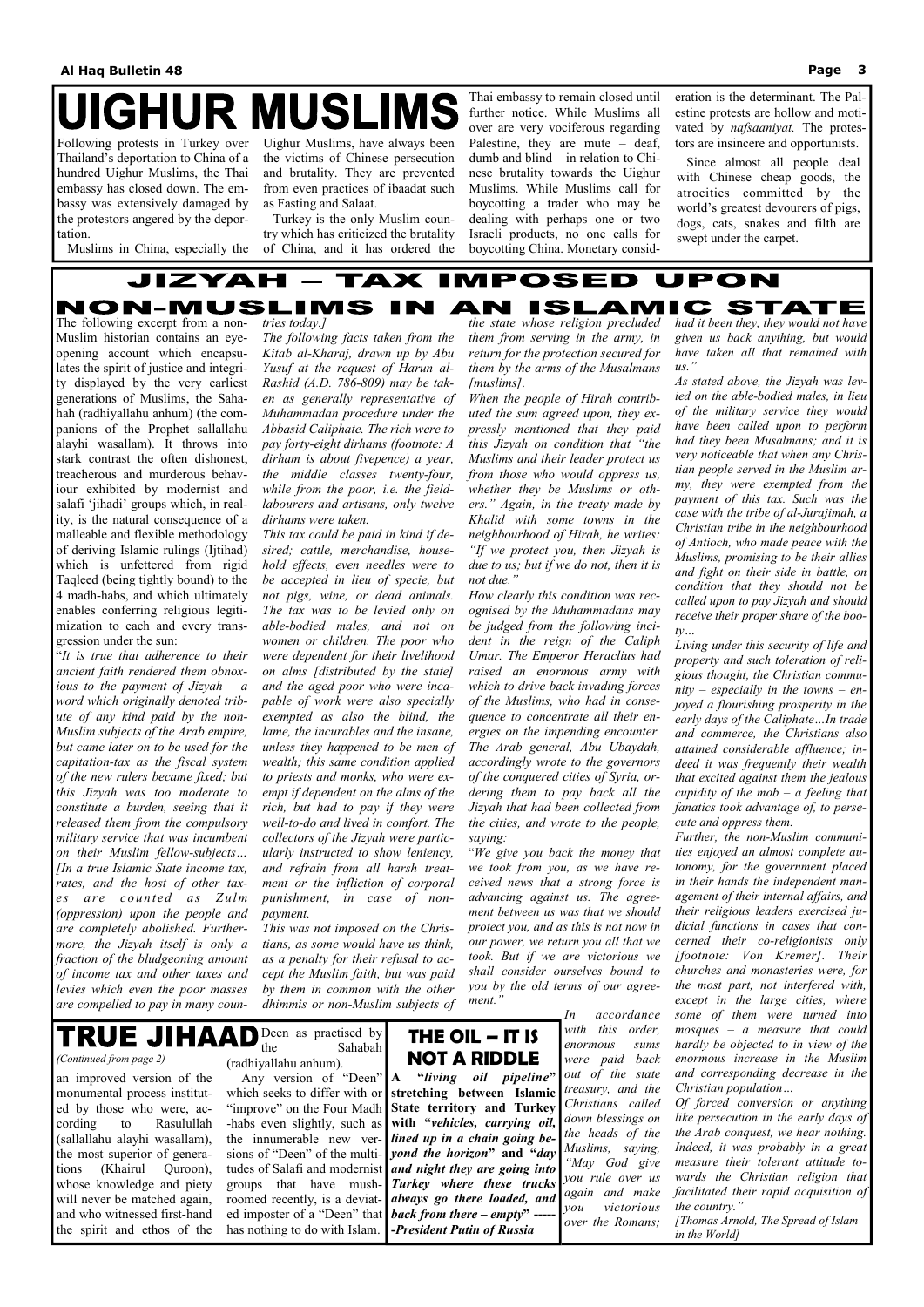## **BRITISH PERSECUTION OF MUSLIMS**

We reproduce the letter of an English Muslim convert whom the British government persecutes for having embraced Islam. The Brother is a practising Muslim. His orthodox Islamic stance and his inviting non-Muslims to Islam run counter to the evil, oppressive, anti-Islam attitude and laws of the British government, hence he was arrested and is being persecuted. The Brother writes: "Asalaam Alaikam Warahmatullahi Wabarakautuh

Shaykh. I am writing to you about a trial that has befallen me. Allah is sufficient as a helper.

 On Thursday last week I was arrested in the morning by the British police. They caused panic and terror and arrested me on "suspicion of belonging to a proscribed organisation". I was very confused as to why I was being treated like a criminal, they took me to the station. My parents ( they are not muslims ) were very upset at what happened.

 The police took me to the station and then they took me to the cell which was cold and depressing. I thought why I was arrested and what crime did I do?. A female police officer came in and said they will conduct the interview with me later she offered to shake my hand, but I refused as it is haraam to shake hands with ghair mahrams, and out of obedience to the Rasulullah's (sall Allahu alayhi wasalam) command, I refused. I was left in the cell and came out for a short while and spoke to my solicitor about the seriousness of the charges which according to the British law means " belonging to a banned organisation or to express support or to propagate their material".

 The said group I am accused of belonging to does not exist it was disbanded and banned back in 2010 I never was a member of such a group there is no proof for this either on written record nor is the group around that calls itself by that name.

they asked showed a hatred for Islam. They asked why I became Muslim; do I pray 5 times a day, fast in Ramadan. These questions made it seem like a crime to even do the basics of Islam, *la hawla waa laa quwwata illa billah.*

 They also exaggerated about the fact that I refused to shake hands with the woman officer treating me as if I am some fanatical extremist despite the fact the Rasulullah (sall Allahu alayhi wasalam) never shook hands with women.

 My health is not very good shaykh. I have ADHD ( attention defecit hyperactive disorder) which means I have a habit of being hyperactive and have difficulty paying attention. I have also as mentioned by some close friends traits of autism. ADHD and autism are related there is not one without the other.

 As a Muslim, I have given dawah that is all I do calling people to Islam and tawhid. This is something very important as Rasulullah (sallAllahu alayhi wasalam) said "Convey from me even if it is just one ayah". Shaykh, the police interviewed me and the questions police despite the fact that such speech comes under inciting murder and terrorism.

 I feel this was unjust and cruel to do this to me when I haven't done anything wrong. I feel they did this specifically as I am a white revert who does dawah and in the past I refused to work for the M15/police (i.e I refused to become an informant). Harassment and being treated like this is not just wrong, it shows that Muslims are second class citizens in the UK.

David Cameron (prime minister of Britain) passed new " anti-terror laws" (in reality anti- Muslim laws targetting all Muslims specifically). That means they can detain up to 2 weeks without evidence, they can have their passports taken away and most likely never given back; held on remand without proof and suspicion; secret trials have been done; snooping laws that are drafted up specifically to target the Muslim community essentially looking at all their private conversations despite the fact even many nonmuslims said such laws are contrary to basic human rights and how it violates privacy.

 Muslims would be arrested and charged just for "thought crimes" e.g. if someone says he wishes he could do such and such, that's enough to get him arrested even if he never does it nor does he have the intention of doing that, whereas non-muslims who openly say kill all Muslims and blow up Mosques are never arrested or questioned by

 Muslims in the West, especially in the UK are treated like second class citizens even animals have more rights than Muslims in the UK. Not only are we denied basic rights but they try to stop us following our deen. I mention the following examples of what is defined as " extremism" according to the British law.

^ Praying 5 times a day suddenly and becoming more devout

^ Keeping the beard and wearing the thobe/jubbah or if a sister wears niqab and maintains purdah at home

^ Refusing to intermingle with the opposite gender whether in a school environment or anywhere

^ Condemning the barbaric terrorist actions of the western governments and the tyrant state of Israel

^ Rejecting democracy which is to deny that Allah is the Legislator. It is mentioned in various papers online by so called counter terrorism that rejecting democracy is a sign of an extremist.

^ Having garments above the ankles

^ Seeing yourself as Muslim first and not your nationality. The prime minister said extremists say this as they reject our " values"

^ To despise homosexuality

^ To reject interfaith or the belief that all religions are the same and equal

^ Believing that the shariah can never be changed and it is to be applied in all times and places

^ Believing in khilafah. It is specifically mentioned in papers by the British government that one is an extremist if he believes there must be a worldwide khilafah)

^ A school in the north of England run by Tablighi Jamaat was branded extremist and being investigated by police because they banned tv, radios, newspapers and refuse to teach filthy sex education with which the west pollutes children. There is many more examples. There are many incidents as verified by many testimonies where muslims have been harassed just for practicing their religion and refusing to compromise to appease the kuffar. The signs of so called extremism is in reality a attack on Islam itself they are labelling our ibadah as extremism so we should not be surprised especially as the kuffar rulers openly mention this and in the various so called extremist papers they put online.

 Shaykh all I want to do is practice my deen and get on with my life I have been learning my deen and increasing my knowledge now the zaalimoon oppress me and treat me like a criminal. What is your advice to me and Muslims in the UK. I write to you asking for your advice and to inform you of the reality facing us here in Britain as many are unaware of the reality of this country. May Allah bless you in this life and the next." *(End of letter)* 

#### **OUR ADVICE**

It is our fervent dua that Allah Ta'ala protects you. May He save you from the oppression of the evil British authorities.

 On the basis of what you have explained regarding the policy of religious persecution of the British government against Muslims, it is best if Muslims migrate from Britain. Although migration in this era is extremely difficult, Muslims should make the effort and supplicate to Allah Ta'ala for guidance and assistance.

 Remain firm on the Deen during these trials. Trials and tribulations are part of life for the sincere Believers. Place much reliance on dua, and increase your Remembrance of Allah Ta'ala.

 Rasulullah (sallallahu alayhi wasallam) said: *"Your deeds are your rulers."* The kuffaar who are today oppressing us, are in reality Allah's punishment for Muslims who have abandoned the true Deen. The Qur'aan says that the solution is to turn unto Allah Ta'ala with repentance, and to implement the Deen in the manner in which the Sahaabah had practised.: *"Turn towards Allah (in repentance) before there comes to you a punishment, for then you will not be aided (by Allah Ta'ala)." – Qur'aan.* 

## **Russia, Israel To Broaden Defense Coordination in Syria**

By Barbara Opall-Rome 9:40 a.m. EST December 1, 2015 TEL AVIV — Russian President Vladimir Putin and Israeli Prime Minister Benjamin Netanyahu on Monday praised bilateral efforts to prevent unintended clashes of their air forces operating in Syria and pledged to broaden so-called deconfliction measures to include forces

operating from the ground as well. Meeting in Paris less than a week after the Turkish Air Force downed a Russian fighter that had allegedly entered Turkish airspace for a brief period of time, Putin characterized measures first proposed by Netanyahu as efficient and said both leaders were "satisfied with the progress of bilateral" ties.

 "The mechanism ... [that] presupposes contacts between the militaries to prevent incidents due to the dramatic developments in the region has been efficient," Putin told Netanyahu.

Referencing Ankara's downing of the Russian fighter, Netanyahu said to Putin: "The events of recent days prove the importance of our coordination, our deconfliction mechanisms, our attempts to cooperate with each other to prevent unnecessary accidents and tragedies, and I believe that we've been successful. It's important.

 "I hope that Israel and Russia can see eye to eye on all the strategic matter, but I want to assure you that we believe that it's within our powers to have very good coordination *(Continued on page 7)*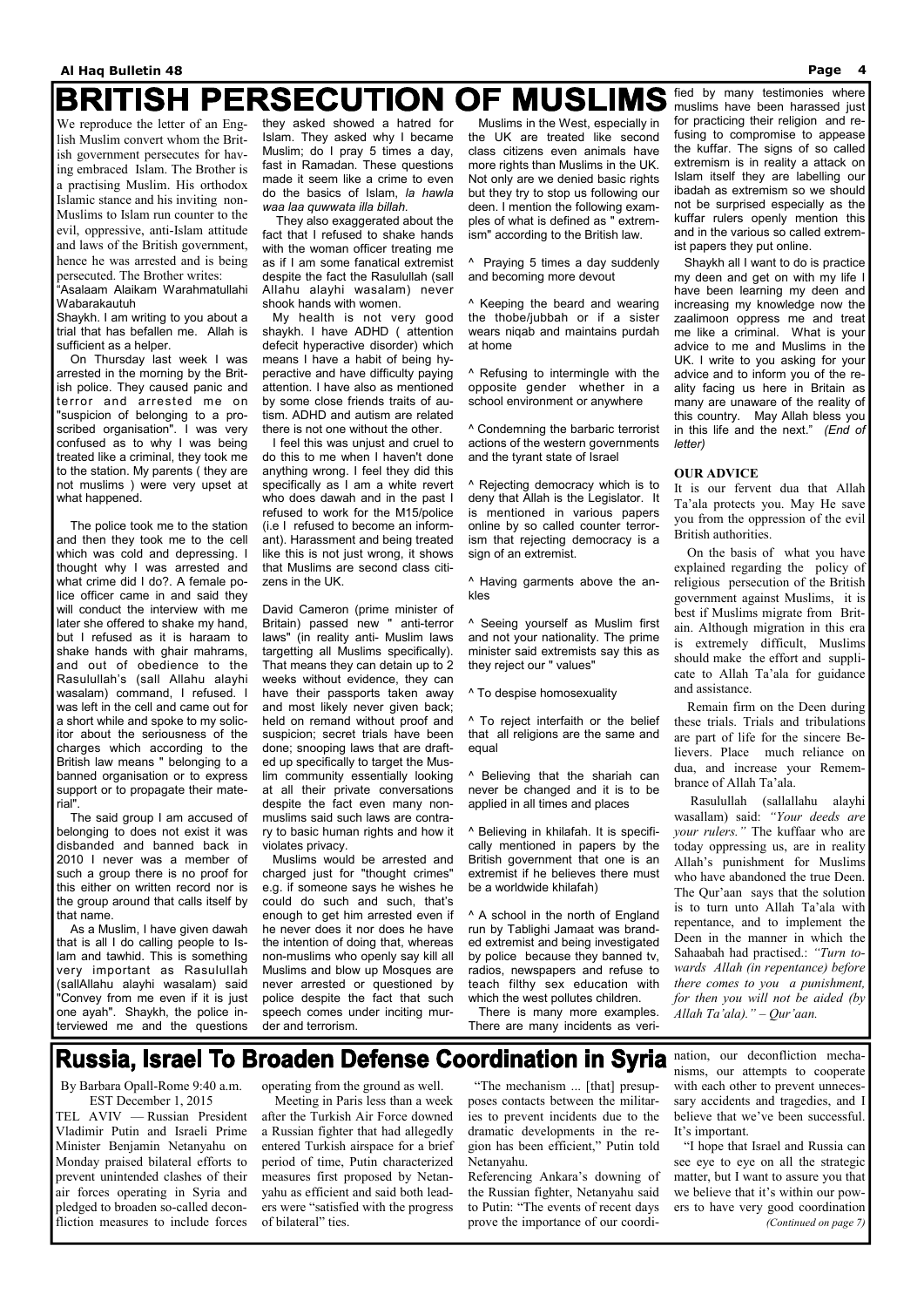## **BOOTLICKING THANKS**

**Q. I hope and pray to ALLAH TA'ALA that Hadhrat Mufti Saheb is in the best of Health.** 

**1) A few Months back there was an incident in the U.S.A where some Kuffaar seeking a confrontation with Muslims held a 'Draw a Muhammed Cartoon' contest.** 

**Two Muslims went to this function armed with Rifles and shot the place up killing and injuring a few people.** 

**The Kuffaar in retaliation to this incident organized an ''Armed Protest' outside a Masjid the following week on the Day of Jumuah where the two Muslims normally prayed.** 

**American Biker Gangs and other 'redneck' groups in the hundreds came to this protest armed with Assault Rifles and Handguns to provoke the Muslims.** 

**1000 plus Kuffaar who have some Insaaniyat (and who are more open minded towards Muslims)**  **also came to counter protest the trouble makers and stood as Human shields covering the entrance of the Mosque.** 

**After the strong arm of the Police and S.W.A.T teams stepped in to dispel the huge crowds the Muslims of the Masjid invited the Kuffaar (who came in their defense) into the Masjid as a form of thank you.** 

**Every one was mixed.** 

**Nuns gave speeches in support of Islam and freedom as did many other groups.** 

**Everyone clapped and had a jolly good time.** 

**Did not the Muslims make a mistake by inviting the huge crowds of Non Muslims in the Masjid?** 

**Could they not have just thanked the Kuffar and then let them be off on their way instead?** 

**Furthermore, Wasn't it AL-LAAH TA'ALA that sent these**  **It just makes me so angry to see how stupid and gullible Muslims can be.** 

**After this incident stupid Modernist Deobandi Imaams in our City and around the Country gave speeches telling people how important it is for fellow Muslims to bring the Kuffaar into the Masjid to teach them about Islam so they do not fall victim to the disease of Islamophobia.** 

**Peace loving Kuffaar as a form of defense for the Muslims?**  *not transgress them."* 

**I think Islamophobia in America is a very good punishment from ALLAH on Muslims (sorry to say) because of the Haraam Modernist approach of Muslims in that part of the World and it is only going to get worse until people start leaving Haraam Modernism on the side and accepting Orthodoxy instead!** 

**A.** The Shariah has prescribed limits for all deeds. The Qur'aan Majeed says:

*"These are the limits of Allah. Do* 

*"Verily, whoever transgresses the limits (of Allah), he has oppressed* 

*himself."* 

It was not permissible to have invited the non-Muslims into the Musjid. What the Muslims did on that day was bootlicking. Instead of making two raka'ts Salaatush Shukr and seeking Allah's protection, they displeased Allah Ta'ala by forgetting Him and focusing on the non-Muslims whom they regard as their saviours.

They could have devised other ways of thanking the non-Muslims. They could have expressed their gratitude in a full page advertisement in the local daily paper, for example. There are other ways too for expressing gratitude. Thanking them did not necessitate the commission of haraam. The bootlicking Muslims completely forget that even the kuffaar are among the armies of Allah Ta'ala, and that it was Allah Ta'ala Who had mobilized the non-Muslims to act as a barrier.

# **THE MASSIVE ISIS FRAUD**

#### T L £ ne fail of **(an extract)**

### THE OIL EVIDENCE

Tuesday, December 1, 2015 by Scott Creighton

 A few days ago Russia, displeased with Turkish leadership's refusal to publicly apologize for the premeditated downing of their fighter jet, said they had "more evidence" that Turkey was engaged in buying the stolen Syrian oil from ISIS™ and they promised to release the evidence to the public.

> П Damascus 'To the Emperor, the Benevolent From your son-in-law, Tooma The Arabs have surrounded us like the

 President Recep Tayyip Erdoğan of the Justice and Development (AK) Party, immediately reiterated that he knew nothing of any program, official or not, involving Turkey buying this oil and challenged Russia to produce it. Erdoğan said it's well known who is really buying the oil from ISIS™ (which I have

covered in previous articles) but if it turned out that the Russian evidence was solid and Turkey had been buying some, he would resign immediately.

Most analysts agree that Turkey is not buying oil directly from ISIS, but it is *possible* that some distributors are buying oil from ISIS and selling it in Turkey. Russia Today and Reuters and APA (Azerbeijan) and Guardian (London) Breitbart

 Yes, that is war-mongering, neocon-loving, Erdoğan-hating Breitbart that had to admit, Turkey is not directly buying stolen oil from Syria. But someone is. And that is who Erdoğan was referring to in his statement.

**Israel has bought as much as three-quarters of its oil from Iraqi Kurdistan in recent months**, the Financial Times reported Sunday. According to the report, which cited shipping data, trading sources and satellite tanker tracking, **Israeli refineries and oil firms have imported more than 19 million barrels of Kurdish oil over the course of three months**, from the beginning of May to August 11. Haaretz

IS sells Iraqi and Syrian oil for a very low price to Kurdish and Turkish smuggling networks and mafias, **who label it and sell it on as barrels from the Kurdistan Regional Government**. **It is then most frequently transported from Turkey to Israel**, via knowing or unknowing middlemen, according to *al-Araby*'s investigation…

 *Al-Araby* has obtained information about how IS smuggles oil from a colonel in the Iraqi Intelligence Services who we are keeping anonymous for his security.

The information was verified by Kurdish security officials, employees at the Ibrahim Khalil border crossing between Turkey and Iraqi

Kurdistan, and an official at one of three oil companies that deal in ISsmuggled oil.

 The Iraqi colonel, who along with US investigators is working on a way to stop terrorist finance streams, told *al-Araby* about the stages that the smuggled oil goes through **from the points of extraction in Iraqi oil fields to its destination – notably including the port of Ashdod,**Israel. …

 Once in Turkey, the lorries continue to the town of Silopi, where **the oil is delivered to a person who goes by the aliases of Dr Farid, Hajji Farid and Uncle Farid. Uncle Farid is an Israeli-Greek dual national in his fifties**. Al-Araby

Someone did want Russia to stop bombing those oil convoys heading out of Syria with the stolen oil. That's is why the Turkish military shot down the Russian fighter. All of that is true. But who was behind it?

The elders of Damascus gathered by Tooma and said to him: 'O Leader! We cautioned you, but you did not heed our word. Most of our men have been killed. We have a commander herereferring to Hazrat Khalid Bin Waleed (Radhiyallahu anhu) - Who is unchallengeable. Sue for peace. It will be better for you and for us. If you do not go ahead with peace talks then we will sue for peace and you are left to do as you please.' Tooma responded: 'O People! Give me an opportunity to write to the Emperor and inform him of what had transpired.' Without delay he took a pen and wrote:

white of the eye surrounds the iris. They have vanquished the forces of Ajnaadain and turned to us. A bloody battle ensued. I went out to fight them and lost my eye. I have decided to sue for peace and give the tax to the Arabs. Either you march or you send your army to rescue us or you instruct us to make peace with these people. The matter is beyond our control."

He folded the letter, sealed it and sent it before dawn.

The next morning the Muslim Mujaahideen launched an early assault.

Hazrat Khalid sent instructions to each commander to keep up the siege. Hazrat Abu Ubaidah (Radhiyallahu anhu) got onto his horse and directed his troops into battle. The battle resumed. The Damascans were wavering under the intensity of the attack. They sent a message to Hazrat Khalid (Radhiyallahu anhu) to cease hostilities for a while. Hazrat Khalid (Radhiyallahu anhu) refused and fought on. This continued until the siege became unbearable whilst they were waiting for instructions from the Emperor.

The city inhabitants came together and said to each other: 'We cannot hold out any longer. If we engage these people in battle, help is with them and if we

leave them, we suffer the intensity of the blockade. Therefore, sue for peace on their terms. An old man of the Romans who had studied the former Scriptures said to them: 'O People! Verily I know that even if the Emperor had to come with his entire army he will not be able to stop these people from conquering you, for I have read in the Scriptures that the Deen of their leader, Muhammad the Seal of the Messengers, will be victorious over. all other religions. Therefore, submit to these people and give them what they ask from you. This is better for you.' Having listened to the advice of the old man they accepted it as they were aware of his knowledge and his experi- *(Continued on page 12)*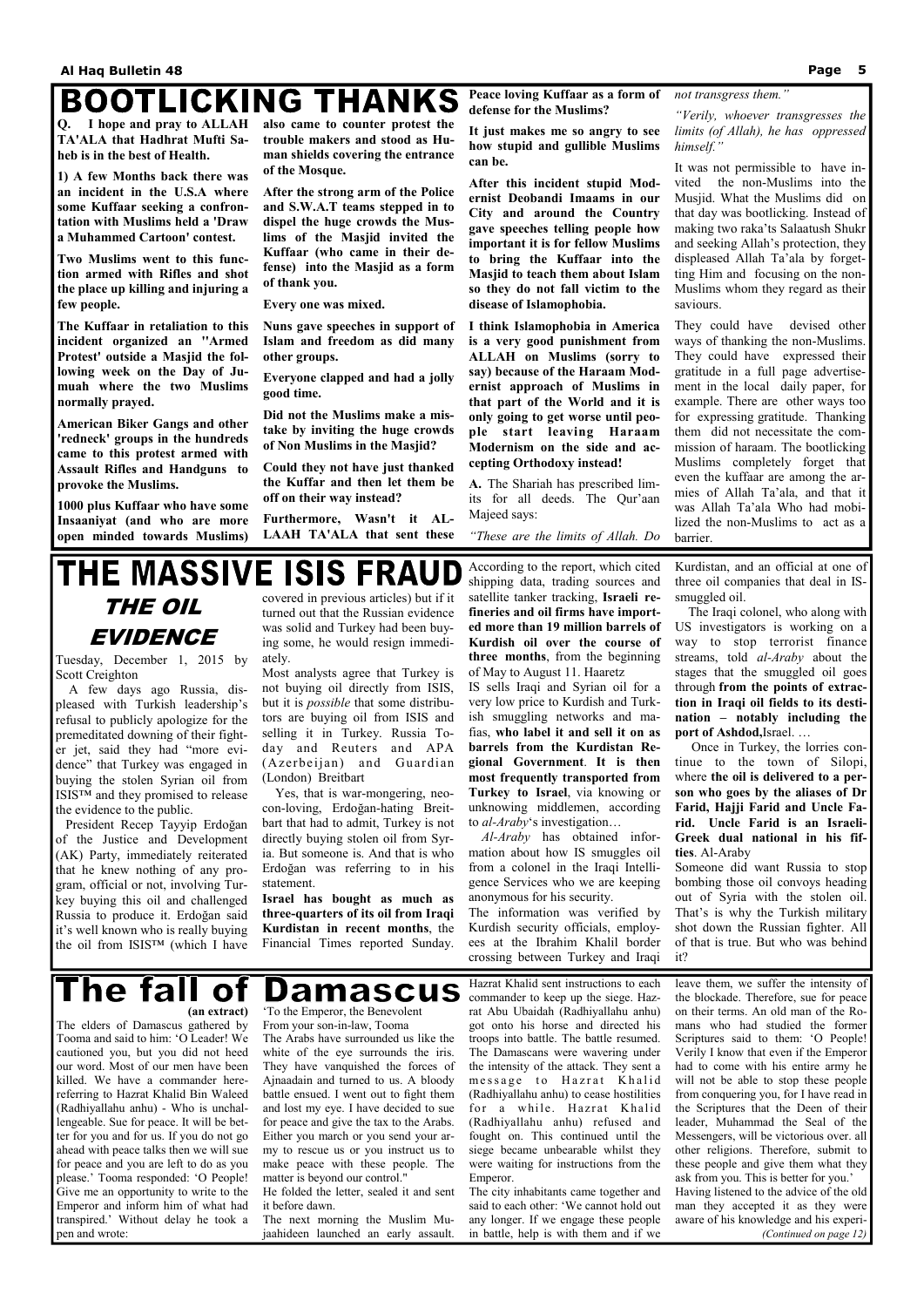# **Putin Orders Russian Military: Prepare Syria To Become "Obama's Graveyard"**

December 1, 2015 By: Sorcha Faal,

 A truly sobering report issued by the Ministry of Defense (MoD) today appears to show that President Putin is preparing his military forces for World War III after he ordered Minister of Defense Sergey Shoigu and Head of Russian Aerospace Forces Victor Bondarev to being preparing Syria to become an "*impenetrable zone of conflict*" that would, in fact, become "*Obama's graveyard*" and spell the ending of the NATO-Western alliance against the Federation.

 According to this report, this grave war order was secured after President Putin and Israeli Prime Minister Benjamin Netanyahu reached an agreement late yesterday providing that Israel will not interfere with Federation air or land forces operating in Syria even in the event of an all-out war with the Obama regime led NATO military alliance who are attempting to aid their Islamic State allies currently being obliterated by Russian airstrikes and Syrian Army ground attacks.

 Necessitating the timing of this order, this report continues, was President Putin's refusal yesterday to obey the Obama regime's warning against the Federation arming its fighter aircraft operating in Syria with air-to-air missiles—which when this Pentagon demand was ignored, the US announced it would begin an immediate massive air power exercise involving F-16 fighter jets, E3 AWACS surveillance and command jets, KC-135 refueling tankers, RC-135 intelligence-gathering planes, and B-1 and B-52 bombers with them, also, refusing to disclose the total number of planes involved.

 Equally as provocative against the Federation necessitating this war order, this report notes, was Germany, this morning, announcing it too was sending thousands of it military ground and air forces to battle in Syria, while at the same time stating that they would not share any intelligence with Russia they had against Islamic State terrorists, and would in no way cooperate with the current legitimate Syrian government currently in power.

........And as if these provocations by the Obama regime against the Federation were not by themselves sufficient enough to cause the issuing of this war order, this report also notes, NATO's announcement today that they were inviting the Balkan country of Montenegro to join their military alliance against Russia is cause enough alone for a massive war to begin.

 To the Obama regime's **supposed** war against Islamic State terrorists in Syria, this report explains, it is nothing more than a mirage as yesterday's Operation Inherent Resolve (OIR) report proves in their detailing of their attacks on 29 November that states:

"*In Syria, coalition military forces conducted three strikes using bomber and remotely piloted aircraft on Nov. 29. Near DayrAzZawr, one strike destroyed an ISIL excavator and three ISIL bulldozers and damaged an additional ISIL bulldozer. Near Al Hawl, two strikes struck an ISIL tactical unit and destroyed an ISIL checkpoint and wounded an ISIL fighter*."

 And while Obama regime forces have left these Islamic State terrorists short one excavator and 3 bulldozers, this report continues, Aerospace Forces, at the same time, have been systematically obliterating these barbarians source of wealth—and described by President Putin as a "*living oil pipeline*" stretching between Islamic State territory and Turkey with "*vehicles, carrying oil, lined up in a chain going beyond the horizon*" and "*day and night they are going into Turkey where these trucks always go there loaded, and back from there – empty*."

 As to why the Obama regime has not targeted the Islamic States illegal oil wealth, having only bombed them 260 times in nearly two years, this report says, is due to their support of Turkey's Erdogan regime, and about whom new documents were released this week proving this criminal organization had so much illegal Islamic State oil flowing to them they had to actually buy tanker ships to handle it all.

And with Turkey's President Erdogan saying today he would resign if it's proved his criminal organization is buying illegal Islamic State oil, this report points out, he should actually step down now as the evidence for his doing so has not only been fully documented by Russia with satellite photos, but also by London's Guardian News Service who in July wrote: "*After a US attack on the compound of a Daesh (ISIL) leader in Syria in May, direct dealings between the terrorist organization and Turkey became undeniable*.", and The Institute for the Study of Human Rights at Columbia University who in their report wrote:

"*Turkey Provides Military Equipment to ISIS (ISIL Daesh), Turkey Provided Transport and Logistical Assistance to ISIS Fighters, Turkey Provided Training to ISIS Fighters,* 

*Turkey Offers Medical Care to ISIS Fighters, Turkey Supports ISIS Financially Through Purchase of Oil, Turkish Forces Are Fighting Alongside ISIS*."

 So by the Obama regime's coverup and complicity with Erdogan's criminal cartel's illegal association with Islamic State terrorists, this report gravely states, it becomes understandable why Russia's NATO envoy, Aleksandr Grushko, warned earlier today: "*By 'covering' Turkey politically, NATO took responsibility for downing of Russian Su-24 – envoy "NATO, which gave no principled assessment of this illegal act and, as a matter of fact, politically covered for Ankara as the member of the alliance, thus shares responsibility for the incident. Once again, we see that political considerations are getting the upper hand over objectivity and mere common sense*."

And to the effect of President Putin's order to his top military commanders to turn Syria into "*Obama's graveyard*", this report continues, was the immediate deployment to this war zone of advanced Russian fighter aircraft, the movement of Federation Aerospace Forces aircraft and ground troops to al-Shayrat air base, near the central city of Homs, and, most crucially, the deployment throughout Syria of electromagnetic weapons designed to turn this war zone into a virtual "*electronic ghost world*".

 Also to be immediately "*deployed/implemented*" in this war zone too, this report gravely concludes, is what many call Russia's "*ultimate weapon*"—otherwise known in the perception warfare community as "*Reflexive Control*" .

## THE OIL TRAIL OF THE HUMBUG U.S. 'CALIPHA'

lished images and a map it says reveal a chain of oil smuggling to Turkey from Islamic State – from extraction to refining facilities. At least three ISIS oil supply routes were located, all leading to Turkey. **Trends Islamic State, Syria unrest, Syria-Turkey** 

*"The General Staff of the Russian Federation Armed Forces has irrefutable evidence of Turkey's involvement based on aerial and space reconnaissance data,"* Lieutenant-General Sergey Rudskoy said during the Defense Ministry briefing on Wednesday.

identified *"three main oil transportation routes from ISIS-controlled Syrian and Iraqi territories into Turkey."*

*"The western route leads to the Mediterranean ports, the northern route leads to the Batman oil refinery on the Turkish territory and the eastern one leads to a large transfer base in Cizre [Turkey]."*

The documents published by the ministry show *"the entire chain of oil supply into Turkey - from extraction to refining facilities."* 

*"In total, in their illegal oil smuggling business, terrorists are using* 

Russia's Defense Ministry pub-According to Rudskoy, Russia has *at least 8,500 trucks to transport up*  sia says is smuggled by IS every day is roughly equivalent to the average daily oil export of Gabon in 2014 or Australia in 2013, according to an OPEC annual statistical bulletin. It is also only slightly less than the average daily oil export of pre-war Syria in the second half of the 2000s, which amounted to 247,000- 250,000 barrels per day. (End of report.) Minus these facts and figures, the intelligence of a Mu'min is adequate to confirm the massive oil fraud of the humbug U.S. *(Continued on page 7)* 

*to 200,000 barrels of oil every day."*

He added that the vehicles with illegal oil that are crossing Turkey are not checked at the border.

*"The presented photos, which were taken this August, demonstrate hundreds of oil trucks and heavy vehicles moving both to and from the Turkish border."*

Rudskoy concluded that most of the oil is being transferred from eastern Syria to a large oil refinery plant in Batman, 100km from the Syrian border.

The 200,000 barrels of oil that Rus-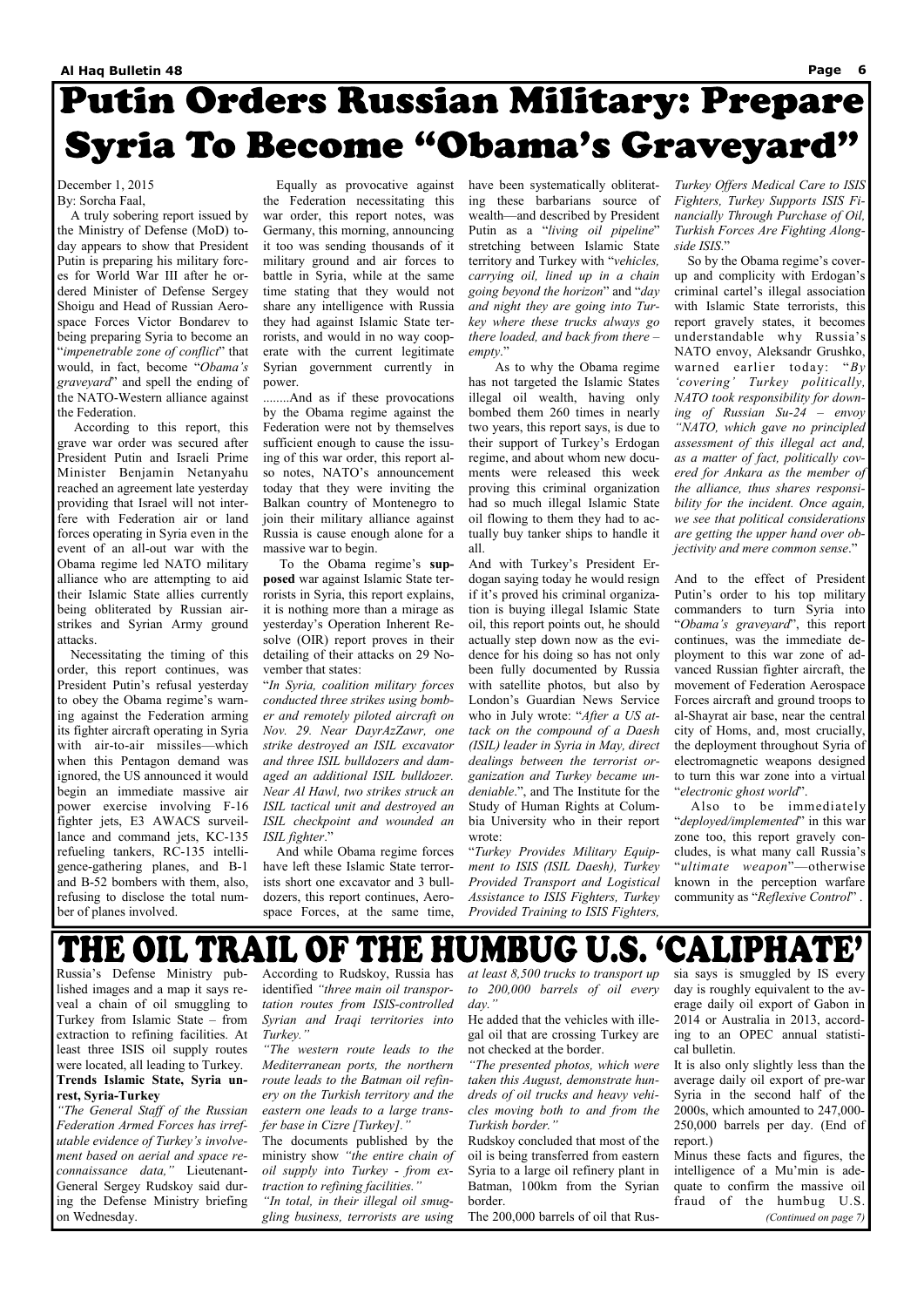## THE OBSCENITY OF THE HUMBUG U.S. 'CALIPHATE'

Lacking in local support, ISIS has been compelled to recruit in immoral ways foreigners to act as its foot soldiers. This is the first 'jihadist' group which has sunk to the subsewerage gutter linger to lure even young girls from their parents and home with the bait of 'Jihad' and 'Jannat'. Every rule in the Books of Hijaab and Jihad has been flouted and discarded by the humbug U.S. 'caliphate' in its recruitment methodology.

 Via the internet and by rubbish recruiters, young girls and boys are brainwashed to flee from their homes to join the ranks of the impure humbugs of the American satanic 'caliphate'. The surreptitious spiriting away of young girls without parental consent and without mahram travelling guardians speak volumes for the obscenity and immorality of these U.S. puppets.

 A number of young men from South Africa who had been duped by ISIS recruiters, have returned disgusted with the reality of the filth of the humbug 'caliphate'. They reported that ISIS butchers only Muslims. There is no fight with the kuffaar. There is no confrontation with the Yahood and Nasaara. Never does ISIS breathe a word about the plight of Hamas and Palestine. But it stupidly trumpets that it will be going after Obama and attacking Spain. Only the morons who have joined the humbug U.S. 'caliphate' are impressed with

**WHAT HAS IT ACHIEV** *(Continued from page 4)* In the two years of its satanic existence, just what has this humbug American 'caliphate' achieved? Mr.Simon, the U.S. puppet, had proclaimed himself the 'Khalifah' of the Ummah and of an imaginary khilaafate. The only 'achievements' which ISIS can display are:

such silly rhetoric.

 Those who join this brutal American humbug 'caliphate' jeopardize their Imaan and ruin their Aakhirat. Rasulullah (sallallahu alayhi wasallam) said that it is not halaal for a female who believes in Allah and the Last Day to undertake a journey of more than a day. The flagrant violation of this imperative tenet of the Deen portrays the kufr of those who are engaging in the villainy of recruitment on behalf of the humbug 'caliphate'.

# THE MASSIVE

on the ground and in the air so that we do not create the kind of problems that we've been experiencing," Netanyahu said.

 Netanyahu said he was "very satisfied by the fact that our militaries have been very careful to coordinate with one another and will continue to do so."

After his meeting with Putin, Netanyahu announced that senior military officers from both countries would meet tomorrow to flesh out the nascent mechanisms endorsed by the two leaders Sept. 21 in Moscow.

- Luring young girls and boys from their homes.
- Operating the oil fields and selling oil to the world with

ISIS AND TURKEY COGS IN THE PLOTS

*(By Sorcha Faal)*  The Ministry of Defense (MoD) is reporting today that President Putin has ordered the Federation's Ilyushin-80 giant command and control aircraft designated for use during nuclear war (otherwise known as the "*Doomsday plane*") to prepare for worldwide war operations within a fortnight after military intelligence analysts discovered a "*beyond staggering*" plot by United States and Turkish government factions to bring down Turkey's President Recep Erdogan and replace him with the Central Intelligence Agency (CIA) "*designated figurehead*" Fethullah Gulen—while at the same time utilizing Islamic State terrorists as "*leverage*".

According to this report, this "*beyond staggering*" plot by the CIA to overthrow the current government of Turkey was first started in 2008 by the US militaryintelligence establishment supported think tank American Enterprise Institute (AEI) whose board members are a "*whose who*" of American military connected individuals, including former US Vice President Richard Cheney, and whose research papers advocated the United States creating what they call a "*moderate Muslim*" majority in the Middle East to battle Islamic ex-

MITH ATT MM ATT

tremists and whose target nation for this action was Turkey.

Aiding this CIA in this effort, this report continues, is the Turkish imam Fethullah Gulen who came to the United States in 1999 due to "*health problems*" and has stayed there since after gaining his visa with help from former CIA officials.

The US Federal Bureau of Investigation (FBI), however, this report notes, resisted granting permanent residency status to Gulen and, according to secret US leaked cables [**Warning: It is illegal under US law for US federal employees or military personal to click on these red links],** parts of the American government have long believed that Gülen "*is a 'radical Islamist' whose moderate message cloaks a more sinister and radical agenda*."

Shortly after the CIA got Gulen into the United States, this report further explains, President Erdogan established in Turkey the Justice and Development Party (AKP) in 2001 as the "*moderate Muslim*" platform desired by the AEI to effectuate change throughout the entire Middle East using part of Gulen's massive wealth estimated to be between \$22-50 billion.

#### **Fethullah Gulen (l) with Recep Erdogan (r) in 1998**

In 2013 though, this report continues, then Prime Minister Erdogan discovered the CIA-Gulen plot

U.S. blessing and protection. Besides these two satanic 'achievements', the humbug 'caliphate' cannot present a single asset for Islam and the Ummah. They make claims of a 'khilaafate', yet they have not even dreamt of taking Baghdad on their doorstep, or of Damascus or Israel, etc. What kind of imbecile, spineless and cowardly 'khilaafate' is this? Yes, it is an American humbug 'caliphate' subservient to the Mafia cabal ruling the U.S. with its puppet Obama. Also, this report notes, as National Defense Management Center Lieutenant-General Mikhail Mizintsev today stated that the size of the illegal Erdogan-CIA-Gulen oil trade is impressive, and more information will be presented about it next week, Russian airstrikes have nevertheless destroyed 32 Islamic State oil production facilities, 11 refineries, and thousands of fuel trucks leaving MoD experts to wonder about whom exactly the Obama and regime and its allies are going to attack and questioning their true motives.

### THE OIL TKAIL

"*international conspiracy*" vowing revenge on Gulen and threatening Francis Ricciardone, the US ambassador to Turkey, with expulsion.

Fearing their "*moderate Muslim*" project would be destroyed, this report grimly states, the CIA then transferred out of Turkey "*selected*" military and intelligence officers, before Erdogan could arrest them, to Iraq—and where on 8 April 2013 they declared themselves to be the Islamic State of Iraq and the Levant (ISIL / ISIS / Daesh / Islamic State).

against himself and Turkey which he publically labeled as an Obama regime who announced yesterday they were sending more

### Russia, Israel To Broaden Defense

With Gulen being described as nothing more than the projection of an idea from Langley Virginia CIA headquarters, an idea from essentially stupid people there who believed they could use him and they could abuse religion as a cover to advance their design for global control, this report continues, a duel arrangement was then brokered by US Secretary of State Hillary Clinton between the Erdogan and Gulen factions in Turkey to split the illegal oil wealth captured by Islamic State terrorists in Iraq and Syria and which Hillary Clinton has been paid by Gulen, to both her families foundation and presidential campaign, an estimated \$1 million.

As the MoD began just hours ago publishing the details "*of Turkey robbing its neighbors*", this report notes, the continued mounting evidence of this massive CIA plot is now being openly supported by the

American troops to Iraq to protect their Islamic State allies—and which Iraq's Prime Minister, Haider al-Abadi, said were not welcome and whose powerful Shiite militia leaders vowed to kill the moment they set foot on Iraqi soil. And with the MoD today reporting that 2,000 fighters, 250 vehicles and hundreds of tons of ammo have been sent in the past weeks from Turkey to Islamic terrorists in Syria, this report grimly states, Britain's plan to enter this war, along with NATO rushing air defense weapons to Turkey, more than make understandable US Congresswoman Tulsi Gabbard's warning to the American people yesterday about the Obama regime's actions when she said: "*Russia's installation of their anti-aircraft missile-defense system increases that possibility of — whether it's intentional or even an accidental event — where one side may shoot down the other side's plane, and that's really where the potential is for this devastating nuclear war*."

'caliphate', and why the oil fields and refineries are operative and continuing with their piracy and trade despite the entire Syrian-Iraqi arena being a war zone.

 On the other hand, Russia pursuing its own agenda has so far "destroyed 32 oil production facilities, 11 refineries, and thousands of fuel trucks". This gives an idea of the massive oil infrastructure operated by the humbug U.S. 'caliphate'.

*(Continued from page 6)*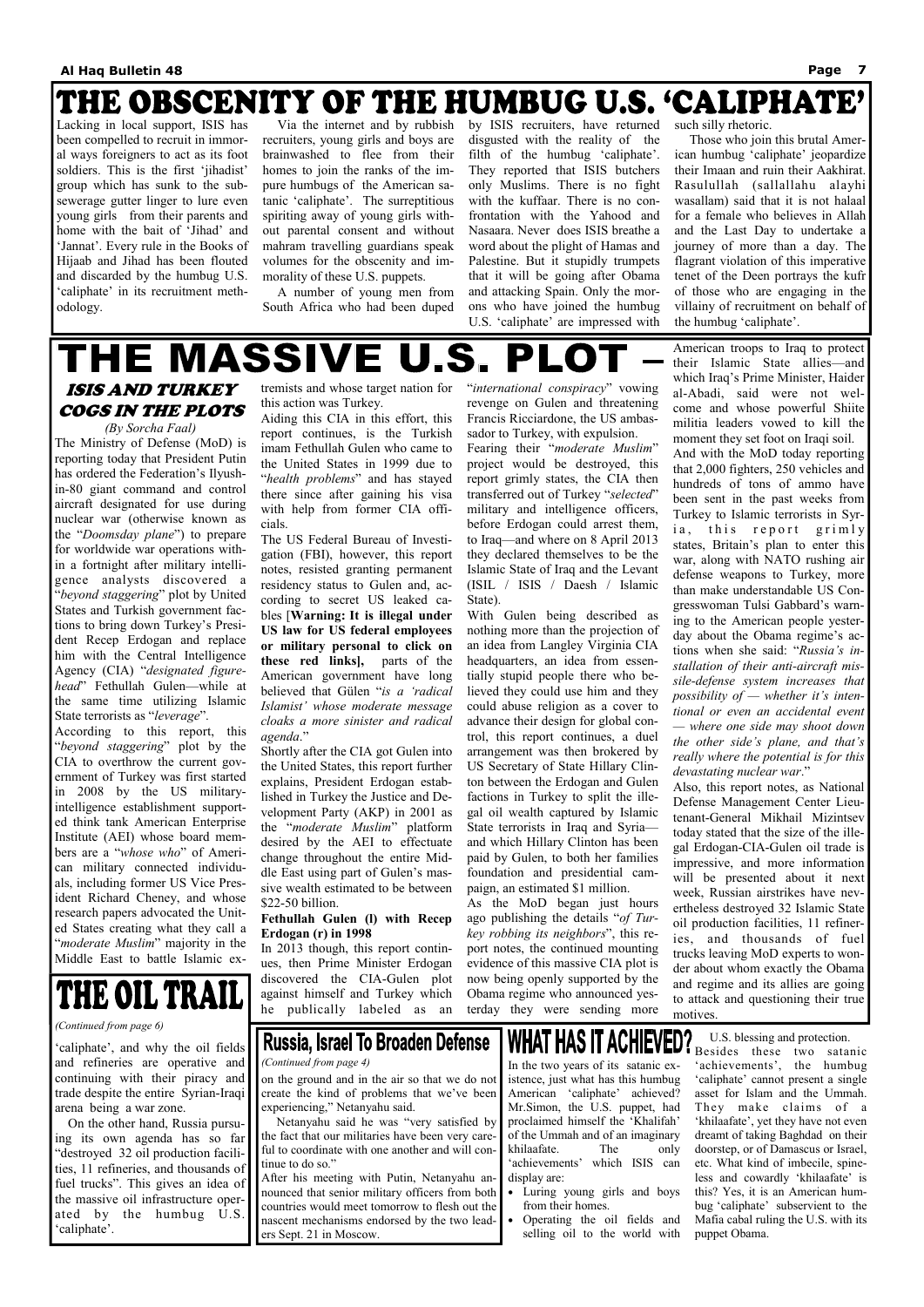### **AGENT OF THE C.I.** GULEN

#### WILLIAM ENGDAHL ON OPERA-TION GLADIO, FETHULLAH GULEN & ONE WORLD GOV-ERNMENT

**WILLIAM ENGDAHL** | FEBRUARY 10, 20152 COMMENTS

*"CIA's Graham Fuller: One of the early advocates of using Muslim Brotherhood & Gülen Cemaat to advance US foreign policy."* 

The following is the translation of an interview with William Engdahl conducted by journalist Deniz Ülkütekin of Turkey's Cumhuriyet:

1. As I read you started to research about Gulen Cemaat when you came to Turkey for a conference. What was the thing that attracted your interest about Gulen and his members?

*WE: I am a geopolitical researcher and author now for more than thirty years. My prime theme is geopolitics or how power is organized in our world by whom, to what aim. When I was invited to Turkey on a speaking tour for one of my books, a Turkish journalist who since has become a trusted friend suggested if I wanted to understand what was going on in Turkey, a country I have long considered to have a far more positive role than she has played within NATO, I should look deeply into the Gülen Cemaat. That began a long process as I began to realize the deeper agenda behind the façade of Rumi that Gülen and his people project.* 

2. Our first knowledge about Gülen is, his struggle against communism via a foundation (which was a NATO agenda indeed). So could we say that Gülen and his CIA relationship started long ago?

*WE: Yes, all evidence suggests that NATO Turkish Gladio networks picked up Gülen as a potentially useful asset years ago. As their agenda changed with the collapse of the Soviet Union, their role for Gülen changed as well and doors were opened for him to play that role.*

*So in a true sense we can say that the Gülen Cemaat is the nothing more than the projection of an idea from Langley Virginia CIA headquarters, an idea from essentially stupid people there who believed they could use him and they could abuse religion as a cover to advance their de-*

*sign for global control, what David Rockefeller calls One World Government.*

*Unlike the CIA's Mujahideen Jihadists like Hekmatyar in Afghanistan or Naser Oric in Bosnia, the CIA decided to give Fethullah Gülen a* 

4. Was the relationship between Gulen and the CIA depending on both parties' benefits? If so what were their benefits? How did CIA support Gulen to develop and grow

*radically different image. No bloodcurdling, head-severing, human-heart -eating Jihadist. No, Fethullah Gülen was presented to the world as a man of "peace, love and brotherhood," even managing to grab a photo Op with Pope John Paul II, which Gülen featured prominently on his website. The Gülen organization in the US hired one of Washington's highestpaid Public Relations image experts, George W. Bush's former campaign director, Karen Hughes, to massage his "moderate" Islam image.* 

*The ideas and manipulations of the CIA and US State Department are collapsing everywhere today, but they are blinded by their own arrogance. Just look at their absurd mess they created with the neo-nazis in Ukraine.* 

3. As it's a very conflicted subject, how do you certainly believe that Gülen and CIA work together?

*WE: This is not merely my view but that of very knowledgeable Turkish analysts and even the former Turkish MIT senior figure, Osman Nuri Gundes, former FBI Turkish-American translator Sibel Edmonds, and others have documented his deep links to very senior CIA people such as Graham Fuller. When Gülen fled Turkey to avoid prosecution for treason in 1998, he chose not to go to any of perhaps a dozen Islamic countries which could have offered him asylum. He chose instead the United States. He did so with the help of the CIA. The US State Department tried to block a special "preference visa as an alien of extraordinary ability in the field of education" permanent visa status for Gülen, arguing he was basically a fraud with a fifth grade education and no special Islam scholar. Over the objections of the FBI, of the US State Department and of the US Department of Homeland Security, three former CIA operatives intervened and managed to secure a Green Card and permanent US residency for Gülen.*

*Intervention by three current or "former" CIA people--George Fidas, who was US Ambassador to Turkey and an ex CIA Deputy Director; Morton Abramowitz who was described as at least "informal" CIA, and CIA career man who spent time in Turkey, Graham E. Fuller. They got Gülen asylum in Saylorsburg, Pennsyl-*

*vania. That certainly suggests a strong tie at the very least.* 

#### his foundation?

*WE: Yes, clearly. For the Gülen Cemaat it enabled a vast business empire to be created which gained more and more influence by placing its people inside the police, the courts and education ministry. He could build his recruiting schools across Central Asia with CIA support. In the USA and Europe, CIAinfluenced media like CNN gave him beautiful free publicity to overcome opposition to open his schools across America. For the CIA it was one more tool to destroy not only an independent secular Kemalist Turkey, but to advance their Afghan drug trade worldwide and to use Gülen's people to destabilize opponent regimes that CIA network in Washington, the "deep state" wanted to get rid of.*

*Sibel Edmonds, former FBI Turkish translator and "whistleblower," named Abramowitz, along with Graham E. Fuller, as part of a dark cabal within the US Government that she discovered were using networks out of Turkey to advance a criminal "deep state" agenda across the Turkic world, from Istanbul into China. The network that she documented included significant involvement in heroin trafficking out of Afghanistan.*

*On retiring from the State Department, Abramowitz served on the board of the US Congress-financed National Endowment for Democracy (NED), and was a co-founder with George Soros of the International Crisis Group. Both the NED and International Crisis Group were implicated in various US Governmentbacked "color revolutions" since the 1990's collapse of the Soviet Union, from Otpor in Serbia to the 2004 Orange Revolution in Ukraine, the 2013 -14 coup in Ukraine, to the 2009 Green Revolution in Iran, to the 2011 Lotus Revolution in Tahrir Square in Egypt.* 

*Graham E. Fuller had been immersed in the CIA's activities in steering Mujahideen and other political Islamic organizations since the 1980's. He spent 20 years as CIA operations officer in Turkey, Lebanon, Saudi Arabia, Yemen, and Afghanistan, and was one of the CIA's early advocates of using the Muslim Brotherhood and similar Islamist organizations like Gülen Cemaat to advance US foreign policy.* 

5. How does CIA work via Gulen schools at Middle-Asia?

*WE: First it should be noted that Russia moved swiftly to ban the Gülen schools when the CIA began the Chechyn terror in the 1990's. In the 1980's when the Iran-Contra scandal broke in Washington (a scheme authored by Fuller at CIA), he "retired"* 

*to work at the CIA and Pentagonfinanced RAND think-tank. There, under RAND cover, Fuller was instrumental in developing the CIA strategy for building the Gülen Movement as a geopolitical force to penetrate former Soviet Central Asia. Among his RAND papers, Fuller wrote studies on Islamic fundamentalism in Turkey, in Sudan, in Afghanistan, Pakistan and Algeria. His books praise Gülen lavishly.*

*After the fall of the USSR, Fetullah Gülen's cadre were sent to establish Gülen schools and Madrasses across newly-independent former Soviet states in Central Asia. It was a golden chance for the CIA, using the cover of Gülen religious schools, to send hundreds of CIA agents deep inside Central Asia the first time. In 1999 Fuller argued, "The policy of guiding the evolution of Islam and of helping them against our adversaries worked marvelously well in Afghanistan against the Russians. The same doctrines can still be used to destabilize what remains of Russian power, and especially to counter the Chinese influence in Central Asia."*

*Gülen was named by one former FBI authoritative source as, "one of the main CIA operation figures in Central Asia and the Caucasus." During the 1990's the Gülen schools then growing up across Eurasia were providing a base for hundreds of CIA agents under cover of being "nativespeaking English teachers." Osman Nuri Gundes revealed that the Gülen movement "sheltered 130 CIA agents" at its schools in Kyrgyzstan and Uzbekistan alone in the 1990s.* 

6. Gulen migrated from Turkey to USA at 1999, 3 days after terrorist Kurdish movement leader Abdullah Ocalan was kidnapped and brought to Turkey. What did it mean? Could Gulen co-operate better with CIA when he moved USA?

*WE: I think the CIA feared Gülen would end in prison and could be far more useful in US sanctuary where they could feed his image better and pump up his aura. Now clearly Gülen fears to return to Turkey even though he legally could. That says a lot.* 

7. What does Gulen Foundation do for the benefits of CIA inside Turkey and Middle-East?

*WE: That would require a much longer discussion. What I find interesting is how a deep and now bitter split* 

*has emerged between Gülen Cemaat in Turkey and President Recep Tayyip Erdoğan. I believe Erdogan began to pursue his own agenda and that came in collision with that of the* 

*(Continued on page 9)* 

### **TY OF THE TRUE MUJAH** HEMAGNANIMI

The daughter of emperor Heraculeus, a woman of captivating beauty, was captured and taken prisoner by the Sahaabi, Hadhrat Raafi' Bin Umairah Taai (Radhiyallahu anhu). Meanwhile, Younus who was a

Taabiee, the guide of the Muslim army on this occasion, had battled with his Christian wife in a duel. When he threw her down, he said to her to accept Islam. She refused and drew a knife with which she killed herself.

 Before capturing the emperor's daughter, Hadhrat Raafi' (Radhiyallahu anhu) had observed Younus grappling with his

wife. Now he decided to see what had happened to that encounter. He found Younus covered in blood sitting and weeping at the side of the blood-soaked body of his wife. He *(Continued on page 11)*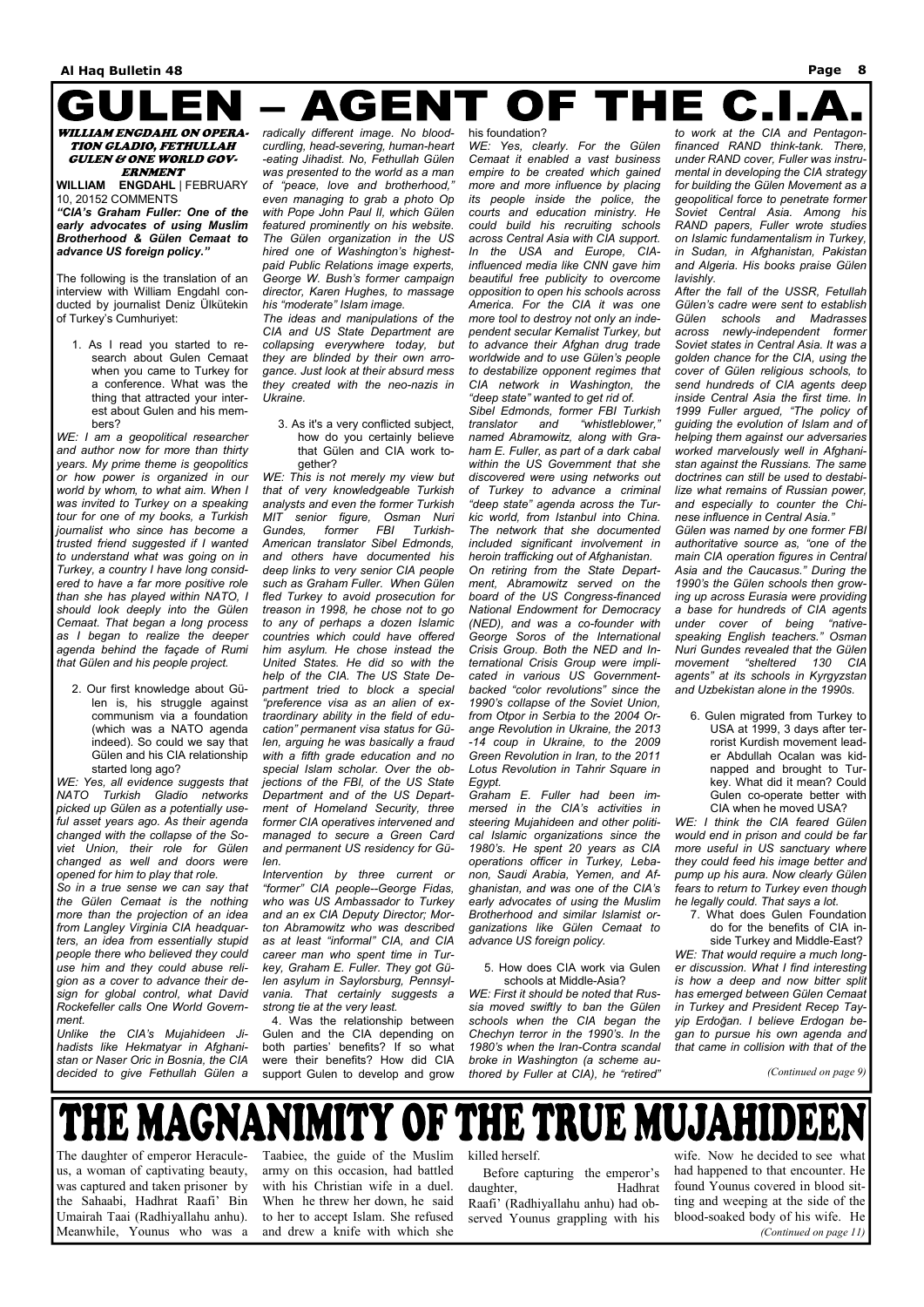# **GULEN - THE CIA'S BOGUS "KING OF MADRASAS"**

### **14,OOO MUSLIM REFU-GEES FROM SWEDEN SPIRITED INTO THE U.S.A.**

*(By Sorcha Faal)*  "But to what the Obama regimes "*true agenda*" actually is, this report claims, may be to actually ignite World War III – particularly when seen by the evidence that the over 14,000 Islamic refugees reported completely vanished by Sweden have, in fact, been transported to the United States – most specially to the more than 100 radical Islamic charter schools owned and operated by "*King of Madrasas*" Gulen in the United States set up by a maze of dubious NGO's – including George Soros' Center for American Progress NGO which joined with Gulen, and which after this "beyond staggering" plot was discovered this past week caused Russia to label George Soros as threat to national security.

 And as to how these over 14,000 Islamic refugees in Sweden were able to gain Swedish passports to assure their visa free travel to the United States, this report further explains, began this past spring when Margot Wallström, Sweden's foreign minister, became the first Western official to publically denounce the subjugation of women in Saudi Arabia – and which aside from being met with the vast and powerful US-led propaganda machine used by this barbaric monarchy, alsoresulted in Sweden's "*surrender*" thus giving the Saudi's de facto veto power over Sweden's foreign policy – and perhaps its domestic policies too.

 To what exact purpose the Obama regime has in secreting these over 14,000 Islamic refugees into the United States, this report concludes, can, perhaps, be seen more clearly in the massive military actions currently underway in America (specifically in the regions occupied by Gulen charter schools), and when combined with the actions currently being observed in the Middle East, shows a nation preparing for total global war.

 *(End of Faal's report)* 

Even prior to 1999 when the Gulen kaafir 'imaam' – the proponent of kufr interfaith - fled from Turkey, he was already a C.I.A. agent. No one should be fooled by Gulen's then anti-Turkish government stance. His stance should not be misconstrued and believed to be motivated by a desire to establish an Islamic state in Turkey. The idea is to establish a C.I.A. kufr state under guise of a 'moderate' Islamic government. All of this is in line with U.S. foreign policy to gain global power.

 All governments in Muslim lands are so-called 'moderate islamic' entities, and all of them, without exception are U.S. lackeys and puppets., and worse – they are murtaddeen enemies of Islam who actively connive to suppress and extinguish the Deen, hence those who practise the Sunnah are regarded as enemies of these kuffaar westernized kufr states.

 What relationship is there between the CIA and Madrasahs/ Maktabs? While the CIA is supporting, fostering and aiding Gulen to establish these Turkish hybrid kufr 'madrasahs' all over the world, the U.S. has given the kufr Pakistani government billions of dollars to confront and neutralize the genuine Maktabs and Madrasahs in Pakistan. Pakistan has been paid to establish secular schools in all villages specifically in opposition to the Maktabs.

 The Turkish or Gulen's 'madrasahs' are crafted to produce anti-Islam, anti-Sunnah robots and zombis who will be the serfs of the U.S.A. Muslims are being brainwashed by these institutions of shaitaan to believe in a new brand of 'islam' which will render them subservient to western ideology. Thus it will be seen that all of these Turkish personnel in charge of Gulen's CIA 'madrasahs' are clean shaven dolts, dressed in western garb. Their appearance is more Nasaara than the western Nasaara and Yahood. They freely intermingle with the sexes, pictography, music and every western norm of fisq and fujoor are part of their syllabus. It is indeed treason for Muslims to send their children to these haraam, kufr CIA 'madrasahs operated by Gulen.

*ing a new world free of the debt of the collapsing Dollar System that also included the stagnating Europe. Turkey has a beautiful opportunity to partner with Russia and change the world power balance. It will require a lot of will. But if done in a good open way, Turkey could enjoy prosperity as never before and be a genuine*  "good neighbor." ###

 The Ulama should become alert and actively propagate against these evil Gulenist 'madrasahs'. In every centre where there is such a haraam 'madrasah', it is the Waajib duty of the Ulama to warn their communities. Their silence is to aid and abet the CIA's plot. Gulen is using the name Islam to destroy Islam.

## A JAAHIEL ON CHANNEL SHAITAAN

#### OF THE C.I GULEN – AGENT *(Continued from page 8)*

A Sister from Durban writes: Inaayat Wadi's programme 'Global Dynamics which was aired on C.I.I. earlier tonight, had some person 'Muhammad Nur Nurdien' as a guest. Apparently he used to work for C.I.I. previously though im not certain.

He claims that he is not an ISIS supporter but he stated that the 120 Ulama/Muftis who issued fatwa against ISIS are not clued in to world politics, accuses them of having pecuniary

motives, lacking integrity , acting egotistically and calls them 'prostitutes'.

He also says they themselves do not have the credentials of proper Islamic uloom which they consider as orerequisites to issue Fataawa. He specifically mentioned that Mufti Taqi Usmani and Sheikh Yusuf Qardawi are a part of this clique of 120 'prostitutes '.

 *(End of letter)* 

#### **COMMENT**

The jaahiel, Inaayat Wadi, himself is not clued into world politics. His understanding of world politics is scandalously bankrupt. The truth stated by even 'prostitutes' will be taken, and also from the Devil. The reality of ISIS being an American created puppet is not based on the fatwa of the 120 Sheikhs. It is merely cited as additional support for an issue which is substantiated by hard facts and figures and by the

common sense of men who are not lame in the brain as is this jaahiel.

 While some or perhaps many of the sheikhs in the list of 120 are mercenaries who treacherously betray the Deen, the jaahiel pretends that the case against the U.S. humbug 'caliphate' is based in entirety on the fatwa issued by the 120 sheikhs. Just as their credentials may be doubtful or bogus, so too are the credentials of this Inaayat Wadi character.

*CIA and State Department for Turkey in the larger world*.

8. Turkish goverment AKP currently running a huge police operation against Gulen members among justice and police

organisation, on the other hand, public sceptic about these operations as AKP and Gulen were also allies before november 17th corruption scandal occured. So could we say that AKP, Tayyip Erdogan and CIA were also allies once?

*WE: Turkey is a NATO member so no Turkish government is permitted for long if it tries to be independent of NATO, i.e. Washington, for long, as you know. When Erdogan began going his own way, the US networks began to demonize him in media worldwide, and Gülen media attacked him fiercely. I believe the split between Erdogan and Gülen went*  *long before Nov. 17 scandals. Who was behind the leaking of those accusations? What was US Ambassador Francis Ricciardone doing in that regard? Interesting questions for someone.* 

9. You say that CIA is at Gulen's side in their fight against AKP. What could CIA do to stop Erdogan and AKP? *WE: My opinion is that was what the scandals were for, to try to prevent Erdogan's election as President but they failed. Keep in mind the "scandal" was about how Erdogan allegedly violated US oil sanctions against Iran, so the scandals were intended to break that trade, a Washington goal.* 

Anything to add...

*WE: I believe that Turkey today can play a very positive role in a new world that is emerging to replace the world of CIA wars, terror and chaos. Turkey is a geopolitical crossroads*  *which has the possibility to play a very positive role in the emerging Eurasian system of China and Russia, the countries of the Shanghai Cooperation Organization, in building energy and rail infrastructure. By herself, Turkey will be isolated and broken as Ukraine, and by the same people. In a principled economic and political alliance with Russia and China, she can play a pivot role in build-*

### **UMAR THE GREAT**

Among his ways was to sit with the poor, be gentle with people and with Muslims, take pity on the young, respect the elders, open his heart to the orphan, extract justice for the oppressed from the oppressor reverting back the Haq to its rightful owner, and he was not put back by the criticism of any critic.

During his reign he would patrol the business district of Madinah with patched garments and a whip in his hand. His whip was more feared

than the swords of kings and these swords you have.

His daily food was barley roti with a filling of coarse salt. Sometimes he would consume his roti without salt in abstinence, caution, out of sympathy for Muslims and out of gentleness and mercy. That was purely for the thawaab of Allah Subhaanahu wa Ta'ala. Nothing would preoccupy him from fulfilling his duty, the obligatory rights of Allah upon him and the sunnat of Nabi Muhammad (Sallallahu alaihi wa sallam).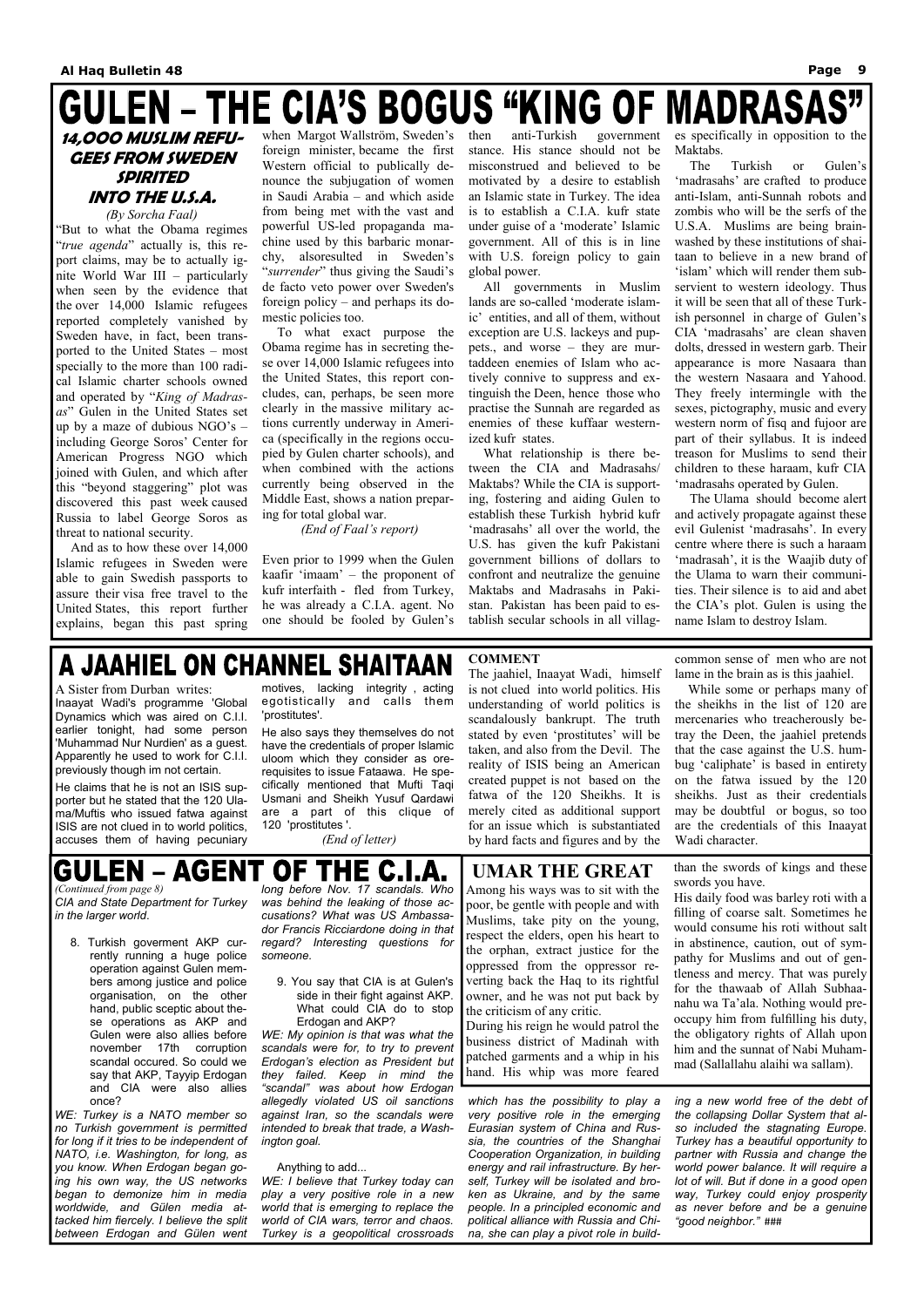#### **Al Haq Bulletin 48 Page 10**

#### **MUSJIDS CLOSED FRANCE:** 3

French authorities have shut down three mosques in the past week as a part of a crackdown on "Islamist radicalization" launched after Paris terror attacks. This marked the first time such action has been taken against places of worship.

A major police raid on a mosque was conducted in the town of Lagny-sur-Marne east of Paris on Wednesday in the presence of the president of the Association of French Muslims, Interior Minister Bernard Cazeneuve said in a statement.

The Wednesday raid resulted in nine people being placed under house arrest as they were considered to be*"radicalized."* Twentytwo more were banned from leaving the country, French media reported. Additionally, an individual who was described as of the mosque's *"leaders"* was immediately taken into custody after police seized his 9mm revolver, according to French media reports.

During the searches in the mosque, police officers found jihadist literature and a hard drive hidden in a wall, French media report. An undeclared Koran school was also discovered.

The mosque was consequently closed for fostering what the minister described as *"Islamist radicalization."*

Two mosques were already closed last week on the same charges, Cazeneuve said Wednesday. One of them was in Gennevilliers, a northwestern suburb of Paris, and the other was in Lyon in southern France.

*"[Police] operations are carried out against hate preachers and selfproclaimed imams,"* Cazeneuve said.

He added that such measures as mosque closures on radicalization charges had *"never been implemented by any government before."* At the same time, he stressed that *"the state of emergency is still required."*

*"This is terrorism that threatens liberties, not the state of emergency,"* he said as quoted by France TV.

In mid-November, following the Paris terror attacks, Bernard Cazeneuve announced plans to close down mosques*"where hate is preached."*

Any foreign preacher of hate *"will be deported,"* he said at the time,

adding that several mosques under investigation for inciting terrorism would *"be shut down"* if the accusations were proven to be true, AFP reported.

Since the state of emergency was declared in response to the November 13 attacks that killed 130 people, French police have conducted 2,235 raids, detaining 263 people and holding 232 of them in custody. A total of 330 people, monitored by intelligence services over their previous involvement in radical Islamist activities, were placed under house arrest.

Additionally, 334 weapons were seized in these raids, including 145 long-barreled guns and 34 militarygrade arms, Cazeneuve told journalists.

*"In 15 days we have seized onethird of the quantity of war-grade weapons that are normally seized in a year,"* he said.

#### THE CORRUPTION OF THE 'JIHADISTS' AND THE ROTTENNESS UMMAH OF тне

The utilization of the Musaajid in a non-Muslim country for the kind of activities mentioned in the report *(France: 3 Musjids Closed)* are not Jihad. Ignorant Salafis with little practical relationship with Islam resort to these types of acts which bring unnecessary hardship on the already morally corrupt Muslim communities.

 In non-Muslim countries as well as in all the secular Muslim countries governed by tyrannical murtaddeen masquerading as Muslims, the Musaajid and Madaaris should not be used to promote any activity which will adversely affect the existence of these Deeni institutions which are the last bastions of the Deen.

 What type of jihad is it when those who indulge in anti-state activities are unable to protect the Musaajid? When it is a forgone conclusion that the kuffaar and murtad authorities will close down the Musaajid and Madaaris, then why embark on such activities in the name of jihad? The Muslim communities all over the world are morally corrupt and spiritually bankrupt. The perpetrators of anarchy in the name of jihad are a handful of misguided, ignorant Salafis who are quick to flee when there is a crackdown by the kuffaar and murtad authorities. The Muslim community at large has to submit to the resultant suffering and humiliation.

 Jihad is in the battlefield, not on the internet and in propaganda literature surreptitiously distributed and concealed in wall crevices, etc. This is not the style of jihad advocated by Islam. Jihad is to confront the enemy head-on. Jihad is not what the Salafis of this era are perpetrating. These fellows are morally corrupt and spiritually barren. They lack in entirety in Islamic Akhlaaq. Their goals are worldly. They are bereft of the altruism of the Sahaabah whose goal was always the Aakhirah and whose objective here was *I'laa Kalimatullaah – to raise the Word of Allah.* 

 How can they raise the Word of Allah Azza Wa Jal when they are fighting or banditing under the aegis of kuffaar, murtad, fussaaq and fujaar directors? In the Middle Eastern region the directors are the western powers who employ these so-called 'jihadists' for their own conspiratorial ends. Even those who are sincere among them, due to their ignorance are entrapped in the tentacles of the U.S. who is their main supplier and director. Whilst the foot soldiers are unaware of the conspiracy at the top, these jihad outfit leaders sit in conference with the kuffaar (U.S.) and the Murtaddeen (Pakistan's Intelligence Agency). Like poodles they have to submit to the directives of their suppliers and providers of the crumbs they need to remain somewhat active on the ground in the name of 'jihad'. But, genuine Jihad it never is.

 There has not been a genuine Jihad in our era, hence it is seen that the Palestinians have struggled for almost 70 years, and so have the Kashmiris, but victory is not in

their wildest dreams. They have slid down the slippery path into a moral and spiritual mess and corruption. The only thing they know of Islam is the word 'jihad'. But there is nothing of practical Islam in their lives, and extremely little of Imaan in their hearts, hence they have been divinely cast to the kuffaar whom they have made their leaders. Allah Ta'ala has made them – the kuffaar – our rulers.

 Kuffaar domination is Allah's Athaab. The Ummah of this era with its rotten lifestyle in total emulation of the western kuffaar deserve nothing but Divine Chastisement. All levels of Muslim society are diseased and rotten to the core. The moral corruption and spiritual bankruptcy of the Ummah are shockingly lamentable. Such a depraved and debased nation cannot fight a Jihad. This fallen and disgraced Ummah lacks the spiritual fibre to hold aloft the Standard of Jihad which Rasulullah (Sallallahu alayhi wasallam) had commanded to hold high until the Day of

Qiyaamah.

 Whilst these Salafi 'jihadists' are fond of sighting the Hadith of Jihad enduring until the Last Day, they have not even smelt the fragrance of Jihad. They are too corrupt and too barren spiritually to understand what Jihad is. They conduct themselves like bandits and dacoits. Their objectives are wealth and women, not Allah Azza Wa Jal and not His Deen.

 While the Salafi 'jihadists' in the Middle East are under U.S. direction, the Taliban in Afghanistan

despite their sincerity, also lack the spiritual fibre and Roohaani stamina for waging a true Jihad which brings the kuffaar into subservience. The Jihad of the Taliban is contaminated by the fussaaq or murtad Pakistani Intelligence who pull the strings and issue directives to ensure that the Taliban's jihad conform to Pakistan's foreign policy which has no truck with Islam.

 In their jihad agenda, neither the Salafis nor the Taliban have space for *Tarbiyat and Islaah.* Without achieving moral excellence and spiritual loftiness, never ever will there be success in any Jihad activity. When the Jihad cannot be conducted without kuffaar assistance, then the Waajib course of action is Sabr, Dua, moral and spiritual purification and progress. Then Allah Ta'ala will create the circumstances for our victory and domination.

 The very same Allah Azza Wa Jal Who is the Creator of the universe and Who granted victory to the Sahaabah exists today. The type of *Nusrat* he had provided the Sahaabah is available today as well. But Muslims are degenerate, corrupt and rotten – rotten in belief and practice. Thus the *Nusrat* is denied.

 In this state of abject weakness, impotency and humiliation it is not permissible to utilize the Musaajid and the Madaaris for any of these misconceived 'jihad' activities. It is also miserable, stupid and cowardly for mujahideen to don female hijaab dress when embarking on any activity. This is not the style of the Mujahid.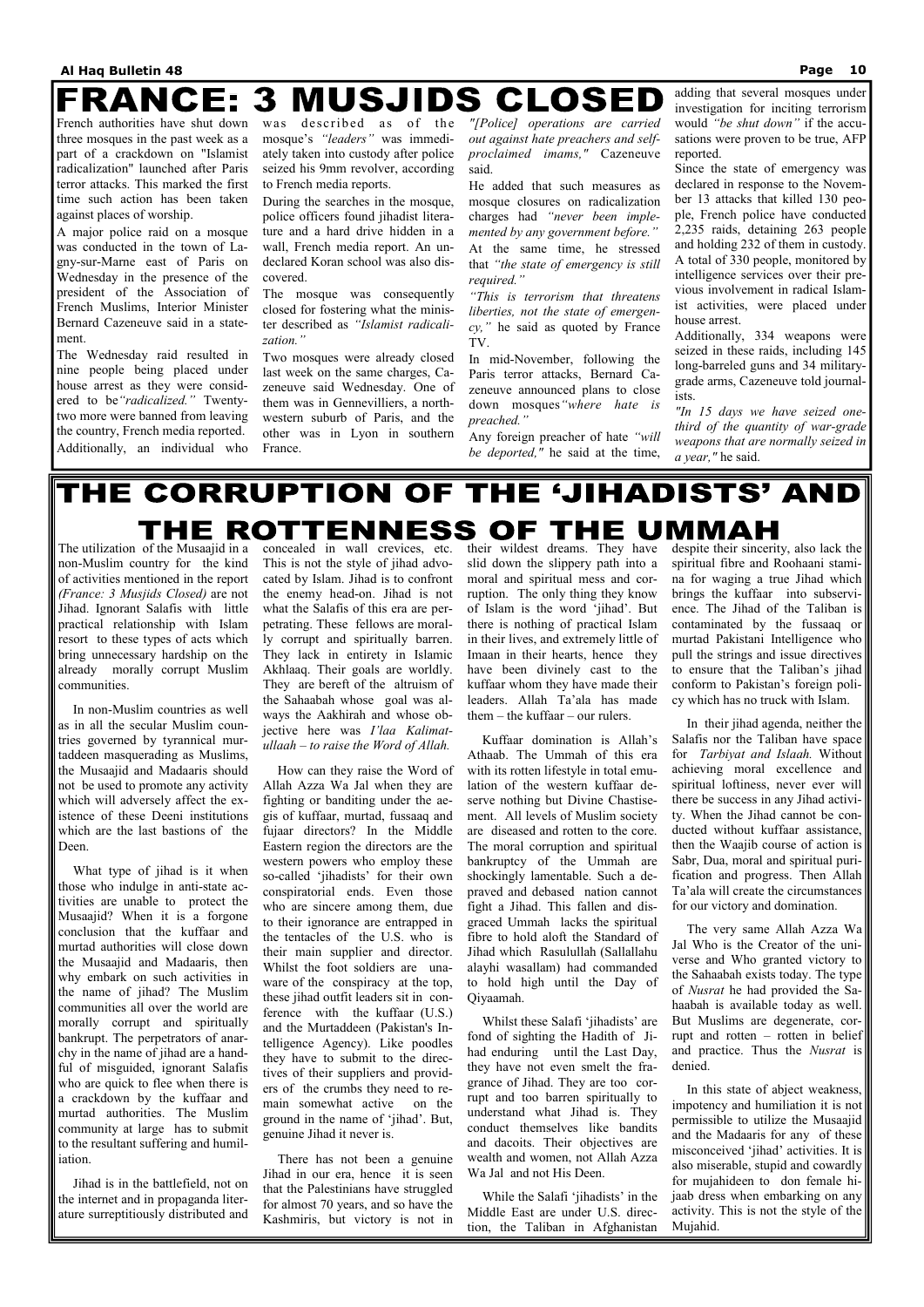7 December 2015 – Al JAZEERA **France is looking to close up to 160 mosques as part of a nationwide police operation under the state of emergency, which was declared after last month's deadly attacks in Paris.**

Following the news of three mosques that have already been closed since the Paris attacks, Hassan El Alaoui, who is in charge of nominating regional and local imams, told Al Jazeera on Wednesday that more were set to be shut down.

"According to official figures and our discussions with the interior ministry, between 100 and 160 more mosques will be closed because they are run illegally without proper licenses, they preach hatred,

or use takfiri speech," he said.

"Takfiris" are Muslims who excommunicate their co-religionists for committing major sins.

"This kind of speech shouldn't even be allowed in Islamic countries, let alone secure countries like France," El Alaou added.

## FRANCE TO CLOSE 160 MUSJIDS *COMMENT*

The recent mosque closures, he said, were made under "a legal act that the authorities have" and must have happened because "of some illegal things that they found".

The imam also rejected those suspected of carrying out the terrorist attacks, which left 130 people dead, as "terrorists".

"Those terrorists are a bunch of thieves and drug dealers that wore religious clothing," he said. "The whole issue is not about Muslims,

but about terrorists. It's an issue of security for everyone."

There are a total of 2,600 mosques in France.

France's extended emergency rule has seen a surge in arrests, house arrests and raids on homes and private property in the aftermath of the Paris attacks – including at mosques and Muslim-owned businesses – and has raised alarm among human rights organisations that the law could curb civil liberties.

Meanwhile, there are fears that France's Muslim minority, the largest in Europe, is facing increased persecution and Islamophobia.

**Sources** Al Jazeera

*(End of Al Jazeera's report)* 

*This mass killing operation, like many others, appears to be a plot staged by sinister western conspirators to initiate a purge of Islam from France. France has already shown strong inclinations and has in fact instituted laws to assimilate into Christian life its large Muslim population, and this is possible only by eliminating Islam from French society. The closure of the Musaajid may well be the initiation of a robust plan to eliminate Islam in France. The Qur'aan states: "They plot and Allah plots, and Allah is the best of plotters."* 

*Aiding France in its nefarious plot are the Muslims themselves, for they have largely abandoned Islam –its body and soul. They have jettisoned practical Islam from their lives, hence Allah Ta'ala has open up the way for this calamity.*

# THE MAGNANIMITY OF THE TRUE MUJAHIDEEN

said to Younus: "Allah has granted you someone better and more beautiful. She has captivating beauty, is dressed in a garment of silk and brocade, and a tiara of pearls. Take her in exchange for your wife."

 Younus stared at her and was captivated by her stunning beauty. He spoke to her in Latin. With tears in her eyes, she responded to his queries. Then he said to Hadhrat Raafi' (Radhiyallahu anhu): "Do you know who she is?" He said: "No,".Younus said: "She is the daughter of the emperor Heracleus and the wife of Tooma (Thomas)." Tooma, the leader and commander of the Christians, was killed in the Battle for Damascus by Hadhrat Khalid Bin Walid (Radhiyallahu anhu).

 Younus said: "A man like me is not fit for her. Heracleus will most assuredly search for her and pay a great price to ransom her."

 In the interests of the Muslims, Younus set aside his nafsaani desire and declined to accept this beautiful prize offered to him. This was the attitude of a true Mujahid in the battlefield. Meanwhile Hadhrat Khalid (Radhiyallahu anhu) instructed that the booty and captives be rounded up. This was done. When he saw the enormous wealth, he praised, glorified and thanked Allah Ta'ala. Then he called Younus the guide and asked: 'What happened to your wife?' He narrated the entire episode with Khalid listening in wonder. Hadhrat Raafi Bin Umairah Taai (Radhiyallahu anhu) said: 'O Ameer! I captured the daughter of

Emperor Heraclius and I presented her to him in lieu of his wife.' Hadhrat Khalid asked: 'And where is Emperor Heraclius' daughter?' She was ushered into his presence. When he saw her beauty and looks, and what stunning features Allah Ta'ala had endowed her with, he turned his face away from her and said 'Subhaanallaah! (Glory be to You, O Allah!) You create and You select what You wish.' He then recited the relevant Qur'aanic aayat: *"And your Rabb creates whatever He wishes and chooses". -Al-Qasas, 68.* 

 Hadhrat Khalid (Radhiyallahu anhu) said to Younus: 'Do you want her in exchange of your wife?' Younus replied: 'Yes, but I know that Emperor Heraclius will certainly pay a ransom for her freedom or he will wage war to free her. 'Presently, keep her for now.'

#### **Negotiation of the Release of Emperor Heraclius' Daughter**

Hadhrat Rooh Bin Atiyyah (Radhiyallahu anhu) narrates: 'We covered the distance. We were not confronted by the Romans although we were moving in the centre of Roman territory. When we reached Marjus Sagheer at the bridge of Umme Hakeem we saw a cloud of dust behind us. We became apprehensive. This was conveyed to Hadhrat Khalid. Hadhrat Khalid (Radhiyallahu anhu) asked: 'Who among you will bring to me information of what's coming?' A man by the name of Sa'sa'ah Bin Yazeed Ghifaari hastily came forward and said: 'I will, O Ameer!' He dismounted from his horse and raced away on foot.

 He came close to the dust, scrutinized the source of it and returned, calling out: 'O Ameer! The Crosses have caught up with us from behind. They are fully protected in armoured dress and only their eyeballs are exposed!'

 Hadhrat Khalid (Radhiyallahu anhu) called Younus the guide as the armoured cavalry drew near and said to him: 'O Younus! Meet this cavalry and see what they want.' Younus replied: 'I am at your obedience.' He went to the cavalry and spoke to them. Then he returned to Hazrat Khalid and said:

 'Did I not tell you, O Ameer, that Heraclius will not rest and allow his daughter to be taken away. He has directed this cavalry to come and take the spoils away from the hands of the Muslims. They have an envoy to speak to you about the girl - either she is handed over to them with a price or gratis.'

 As Khalid (Radhiyallahu anhu) was speaking an elderly man with anointed clothes came close to the

Muslims. They brought him before Hadhrat Khalid (Radhiyallahu anhu). Hazrat Khalid (Radhiyallahu anhu) said to him: 'What do you have to say?'

 The elderly man replied: 'I am the envoy of Emperor Heraclius. He says that it reached him of what you did to his men; that you killed Tooma, his daughter's husband and you plundered his sanctity. You were victorious and safe. Therefore, do not exceed the limits. Now, you either take a ransom for his daughter or else you give her over as a gift. Graciousness is your character and

nature. And it is hoped that a deal can be made.'

 Hadhrat Khalid (Radhiyallahu anhu) responded: 'Tell your ruler that, by Allah, I will not give up on him or on his co-religionists until I capture his throne and the ground beneath his feet. In so far as your sparing of us is concerned, if you think you can do that then go ahead. And as far as the Emperor's daughter is concerned, she is his gratis.' Hadhrat Khalid (Radhiyallahu anhu) then set the Emperor's daughter free and gave her over to the elderly man. He did not take anything as ransom.

 When the envoy delivered the words of Khalid Bin Waleed to the Emperor, he said to his cabinet ministers: 'This is the person I alluded to and you denied and intended to execute me. Things are going to get worse. But it is not from your side. It is from the Lord of the Heavens.' The Romans broke down in tears.'

 The magnanimity of Hadhrat Khaalid (Radhiyallahu anhu), the Sword of Allah, the true Mujahid, is adequately borne out by this episode, and so too the integrity and righteousness of Younus, the guide. What would have been the reaction of the ISIS animals, and in general of the Salafi 'jihadists' if a woman of the Emperor's calibre had fallen into their clutches? The lusts of their bestiality can be imagined. Man bereft of morality and spirituality is worse than the beasts of the jungle, and conversely, with *Roohaaniyat (Spiritual fibre)* he transcends even the Maalikah in the Heavens.

*(Continued from page 8)*